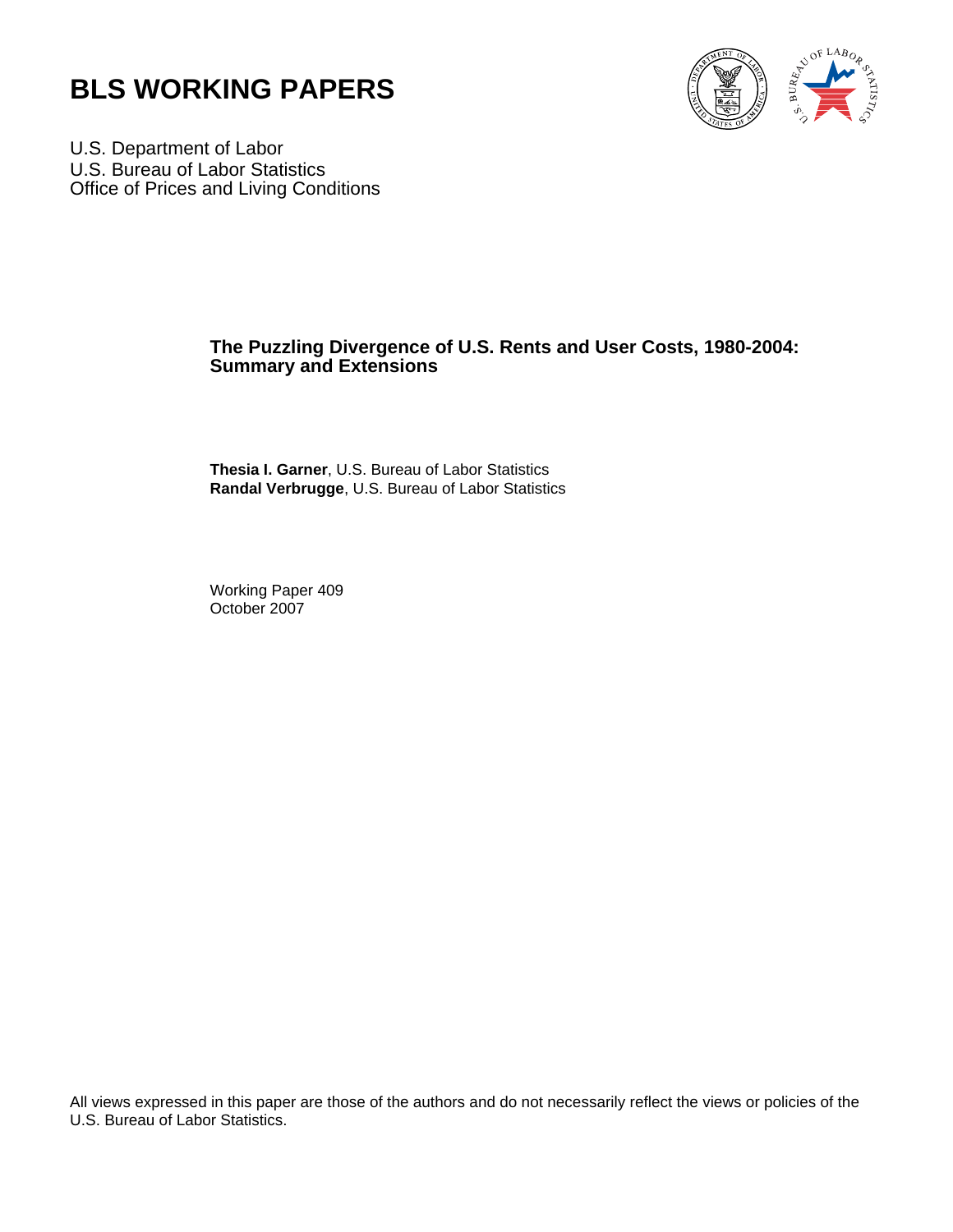# *Chapter 8*

# **THE PUZZLING DIVERGENCE OF U.S. RENTS AND USER COSTS, 1980-2004: SUMMARY AND EXTENSIONS**

Thesia I. Garner and Randal Verbrugge<sup>1</sup>

### ABSTRACT

This paper constructs, for the five largest cities in the United States, user costs and rents *for the same structure, in levels* (i.e., measured in dollars). The levels formulation is a major advantage over indexes since one can answer questions like "Is it cheaper to rent or to own?" or "Are houses overvalued?" because such questions are essentially about the *levels* of rents and house prices and their fundamentals. These new measures are constructed using Consumer Expenditure Survey (CE) Interview data from 1982 to 2002, along with house price appreciation forecasts from Verbrugge (2007a). Characteristics, current market value, and rental equivalence of owneroccupied housing are used in a regression framework to predict the rent associated with a structure with median characteristics in each city. The property value of this median house is used to construct a user cost estimate for this structure. We find that, for the median structure in each city, estimated user costs and rents diverge to a surprising degree, in keeping with the previously noted findings of Verbrugge (2007a). It is not always cheaper to own: user costs sometimes lie well above rents. Finally, the dynamics of the estimated price-to-rent ratio are generally similar to those found in conventional estimates based upon indexes, suggesting that the present study might be useful for scaling or normalizing other estimates.

PRICE AND PRODUCTIVITY MEASUREMENT, Volume 1: Housing

 $\overline{a}$ 

Editors: W. Erwin Diewert, Bert M. Balk, Dennis Fixler, Kevin J. Fox and Alice O. Nakamura

<sup>1</sup> Division of Price and Index Number Research, U.S. Bureau of Labor Statistics. They can be reached at garner.thesia@bls.gov and verbrugge.randal@bls.gov, respectively. Thanks to Uri Kogan, who provided outstanding research assistance, and to Chris Cope, who answered detailed questions about the CE data. In that this paper summarizes Verbrugge (2007a), thanks for comments are also due to Richard Ashley, Susanto Basu, Mark Bils, Erwin Diewert, Paul Emrath, Tim Erickson, Josh Gallin, Bob Gordon, John Greenlees, John Haltiwanger, Jonathan Heathcote, David Johnson, Greg Kurtzon, Steve Landefeld, Elaine Maag, Alice Nakamura, Leonard Nakamura, Marc Prud'homme, Marshall Reinsdorf, Matthew Shapiro, Robert Van Order, Christina Wang, Elliot Williams, Anthony Yezer, and Peter Zadrozny, and participants at the 2004 SSHRC and 2004 IARIW conferences. However, none is responsible for remaining errors. All views expressed in this paper are those of the authors and do not reflect the views or policies of the Bureau of Labor Statistics or the views of other BLS staff members.

Trafford Press (http://www.trafford.com/) Also available for download of volumes or chapters without cost at www.ipeer.ca. © Alice Nakamura, Canada, alice.nakamura@ualberta.ca, 2006. Permission to reprint granted with credit to authors and editors.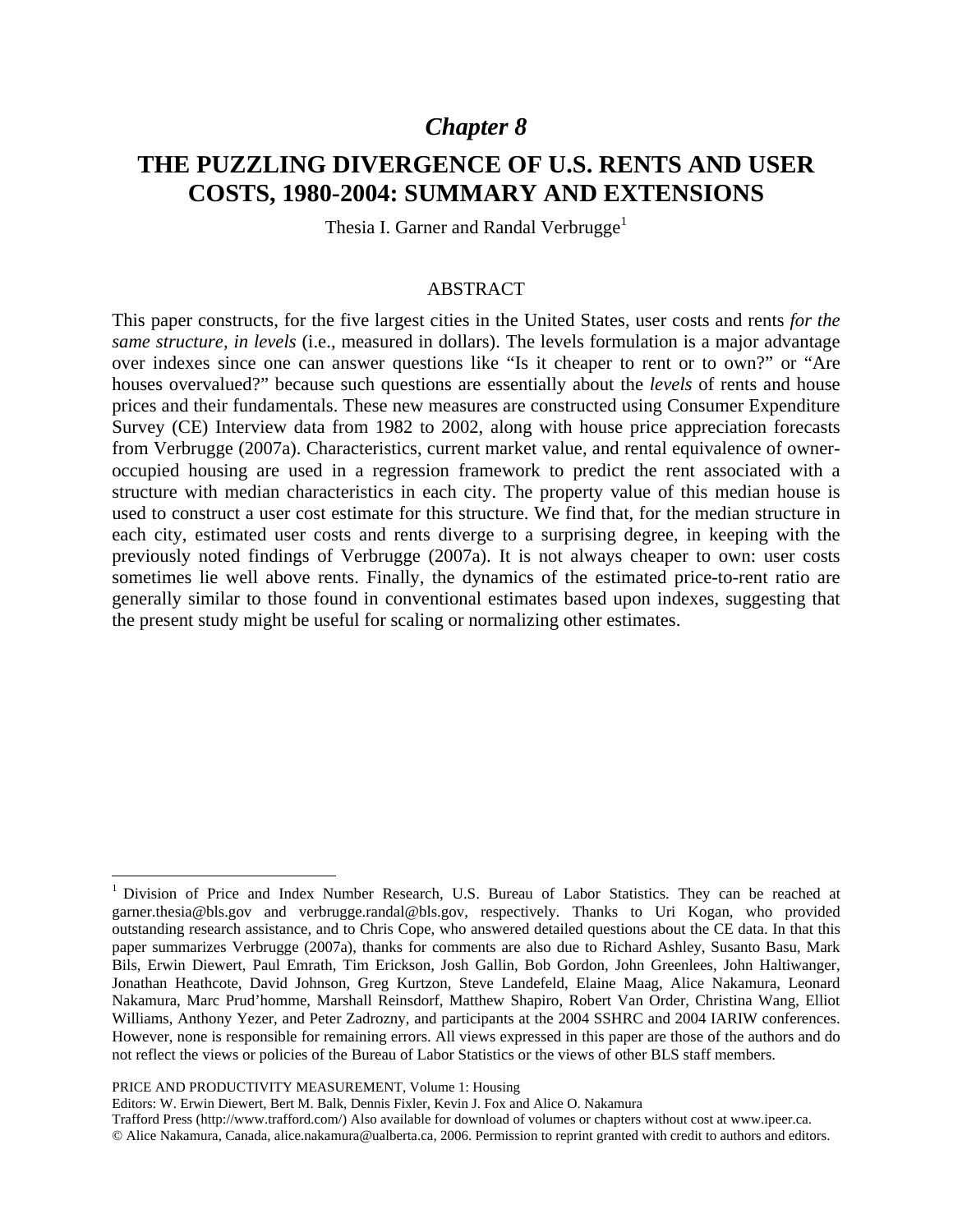#### **1. Introduction**

1

Accurate measurement of the value and costs of homeownership is crucial for estimating inflation dynamics, as well as for generating consumption measures, since shelter occupies such a large fraction of total consumption. Mismeasurement could well alter both the level, and the dynamic properties, of key macroeconomic aggregates. In many simple models, an appropriate measure of homeowner costs is given by an *ex ante* "user cost" measure consisting of the expected financing, maintenance and depreciation costs minus the present value of its expected resale price. But simple frictionless models also imply that the house's rental price will equal its user cost.

 Verbrugge (2007a) demonstrated that in the case of U.S. housing data, rents and *ex ante* user costs diverge markedly, for extended periods of time: a seeming failure of arbitrage<sup>2</sup> and a puzzle from the perspective of standard Jorgensonian capital theory. It is well known that *ex post* user cost measures are typically *much* more volatile than the corresponding rent measures (see, e.g., Gillingham 1983). But *ex ante* user cost measures are of greater interest, since theory suggests that rents should equal *ex ante* user costs, and since *ex ante* user costs form the basis upon which economic decisions are made. Thus, prior to Verbrugge's paper, one might have expected a much tighter empirical linkage between rents and *ex ante* user costs. And since *ex ante* measures involve expected rather than actual home price appreciation, one might have expected them to have far less volatility than *ex post* measures. Indeed, such considerations have led some (e.g., Diewert 2003) to suggest that, for the purposes of constructing official statistics, *ex ante* user cost measures are superior to *ex post* measures.

Verbrugge (2007a) constructed several estimates of *ex ante* user costs for U.S. homeowners and compared these to rents. That study had four novel findings, which are reviewed in more detail in Section 4. To summarize: first, even if appropriately smoothed, *ex ante* user costs are far more volatile than rents. Indeed, their extreme volatility probably rules out the use of *ex ante* user costs as a measure of the costs of homeownership in consumer price indexes.<sup>3</sup> Second, rents and user costs diverge not only in the short run, but gaps persist over extended periods of time, contradicting the hypothesis that user costs and rents are roughly equivalent measures of the cost of housing services even in the medium-term. Furthermore, rents do not appear to respond very strongly to their theoretical determinants (see Verbrugge 2007b).<sup>4</sup> These findings constitute a puzzle to the standard theory, and cast grave doubt on the usefulness of user costs for measuring inflation. Third, despite these divergences, and despite the large size

 $2$ <sup>2</sup> Himmelberg, Mayer and Sinai (2005) is focused on explaining house price dynamics, and asked whether these have been driven by bubbles or fundamentals. However, that study did not directly address the issue of rents versus user costs, since its measure of expected appreciation was a one-sided fifteen-year moving average. Such a measure cannot possibly reflect the covariance between interest rates and expected appreciation at higher frequencies, which is crucial for exploring the relationship between rents and *ex ante* user costs.

<sup>&</sup>lt;sup>3</sup> Statistics Iceland uses an estimate of user costs to compute shelter costs (Diewert, 2003; Guðnason and Jónsdóttir, 2007). In Iceland's user cost measure, CPI inflation is used in place of expected house price appreciation; however, this corresponds to an assumption of no real capital gains even in the short run. Expected inflation will not generally equal expected house price appreciation.

<sup>&</sup>lt;sup>4</sup> This finding accords with findings of earlier work by Follain, Leavens and Velz (1993), DiPasquale and Wheaton (1992) and Blackley and Follain (1996). In contrast, Green and Malpezzi (2003) find a stronger relationship between rents and user costs.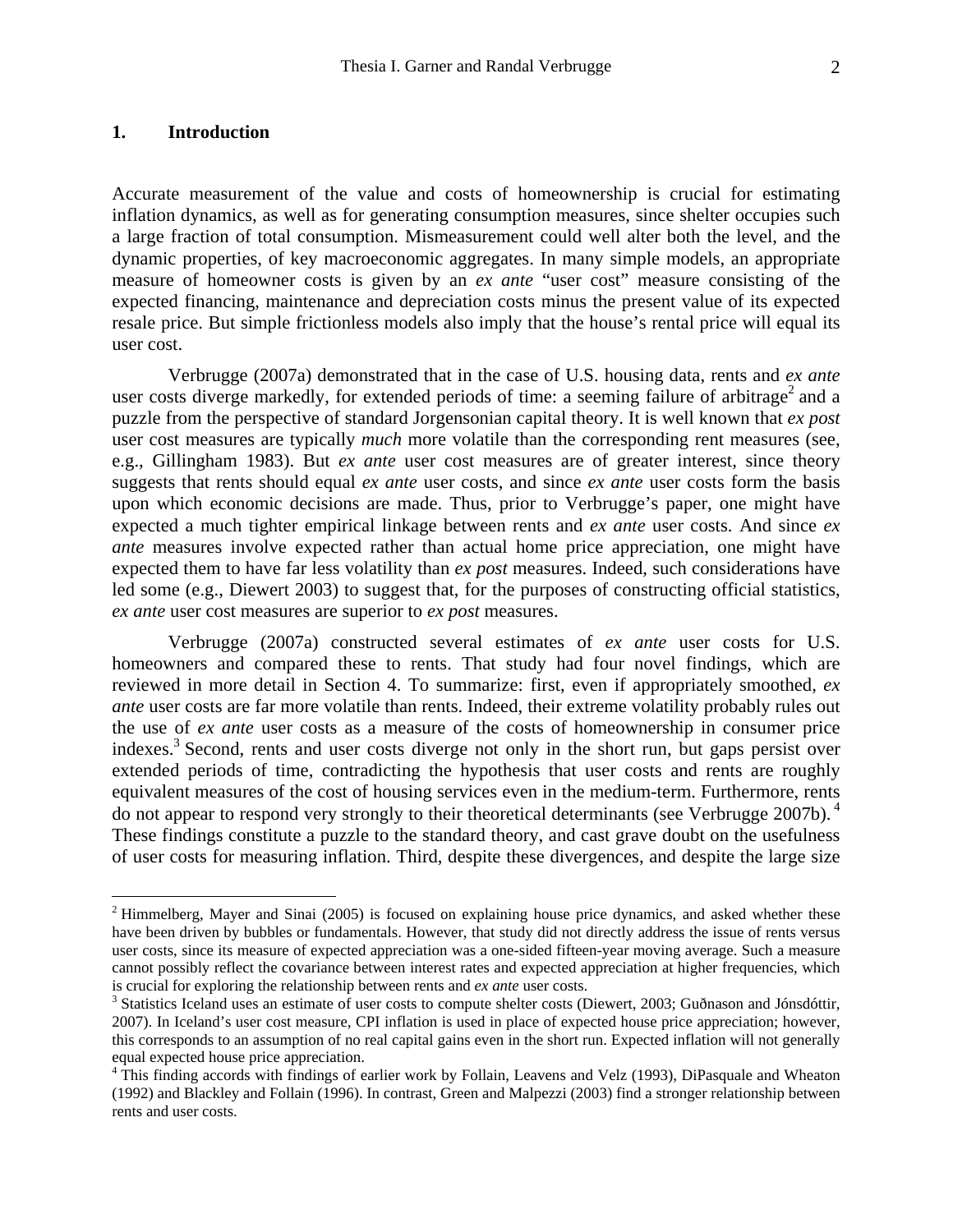of the detached unit rental market, this earlier research suggests that there were no unexploited profit opportunities, due to the large transactions costs typifying real estate transactions. Finally, the use of theoretically-inferior expected appreciation measures (such as expected CPI inflation) yield user cost measures which feature less divergence; this suggests that rent inflation stickiness may play a key role in explaining rent-user cost divergence.

 This paper extends Verbrugge (2007a) by constructing, for the five largest cities in the United States, user costs and rents *for the same structure, in levels* (i.e., measured in dollars). The levels formulation is a major advantage, since – as stressed by Smith and Smith (2006) – one cannot use the movements of indexes to answer questions like, "Is it cheaper to rent or to own?" or "Are houses overvalued?" because such questions are essentially about the *levels* of rents and house prices and their relationship to each other and to other fundamentals such as interest rates. The fact that a house price index has risen faster than a rent index does not imply that houses are currently overvalued; this conclusion follows only upon the imposition of an additional *assumption* that house prices were free from the influence of speculative or irrational influences (i.e., were close to fundamentals) previously. One must have data on the value of a particular house *and* its associated rent level in order to directly compare that home's user cost to its rent (and if one wants to compute that home's fundamental value, one must use auxiliary assumptions in addition to this; see Smith and Smith 2006).

 These new measures are constructed using Consumer Expenditure Survey (CE) Interview data from 1982 to 2002, along with house price appreciation forecasts from Verbrugge (2007a). The CE asks owner-occupants to report the characteristics, current market value, and rental equivalence of their homes. We constructed a regression model for each city that related the log of reported monthly rental equivalence to reported market value and housing characteristics. These estimates were used to predict the rent associated with a structure with median characteristics in each city. The property value of this median house was used to construct a user cost measure for this structure.

 We find that, for the median structure in each city, estimated user costs and rents diverge to a surprising degree, in keeping with the previously noted findings. It is not always cheaper to own: user costs sometimes lie well above rents. Finally, the dynamics of the estimated price-torent ratio are generally similar to those found in conventional estimates based upon indexes, suggesting that the present study might be useful for scaling other estimates.

 The outline of the study is as follows. Section 2 describes the data. Section 3 discusses the construction of the user cost measures. Section 4 presents the findings of Verbrugge (2007a), and section 5 presents new findings based upon CE data. Section 6 offers some conclusions.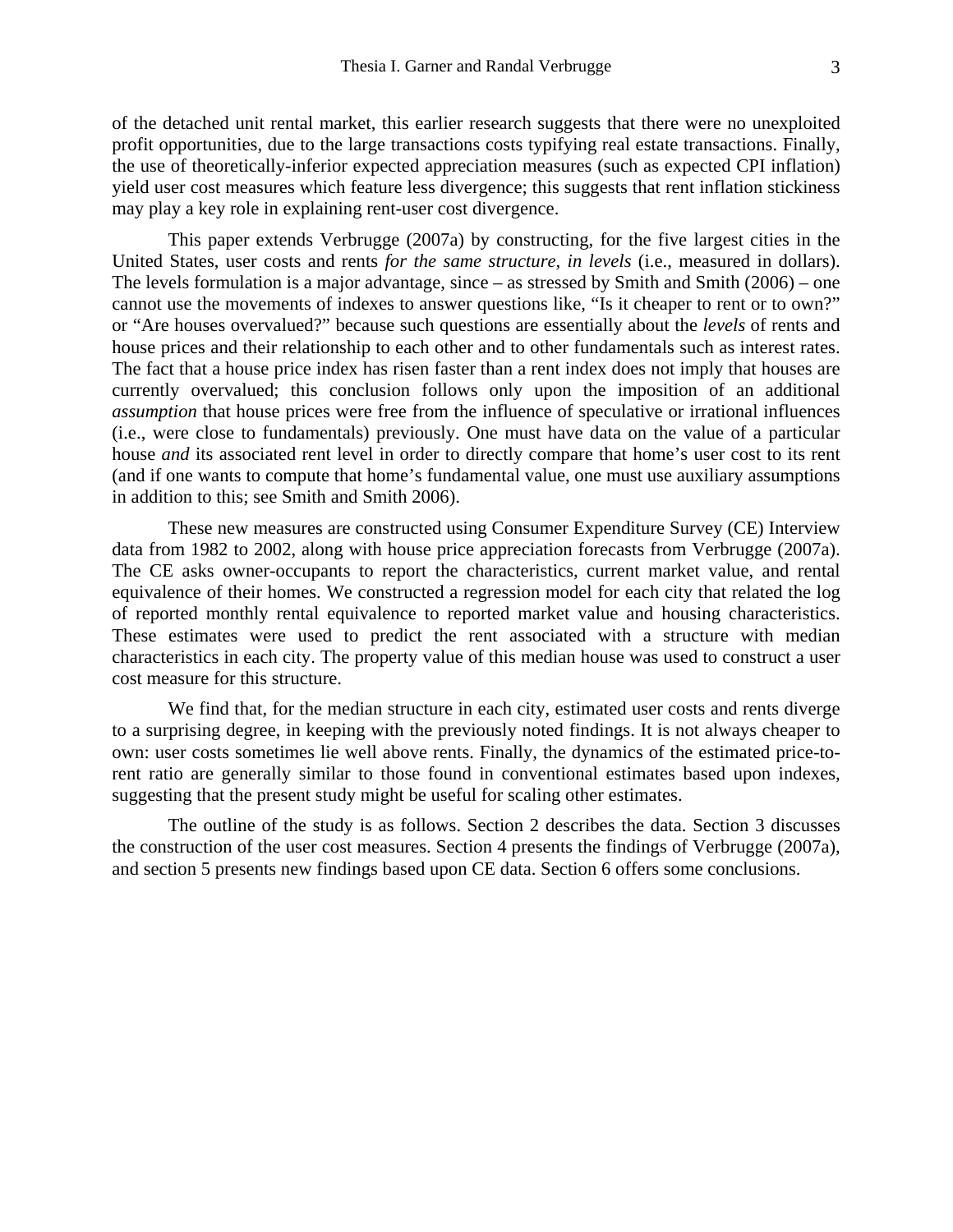#### **2. Data Description**

1

Several sources of data are used for this study and Verbrugge (2007a). Data used include the internal U.S. Bureau of Labor Statistics (BLS) rental housing data, Consumer Expenditure (CE) Interview data, the Freddie Mac Conventional Mortgage Home Price Indexes (CMHPIs) for the U.S. and for 10 U.S. metropolitan areas, the U.S. Census Bureau's new home price index, the average contract rate on commitments for 30-year conventional fixed rate first mortgages in the United States, and CPI rent indexes for all-U.S. and for 10 metropolitan areas.

# **2.1 Consumer Expenditure Survey Data**

CE Interview data collected between  $1982$  and  $2002<sup>5</sup>$  from the five largest cities in the United States were used as the basis for estimating user costs and rents for the same structure. CE Interview survey data have been collected on a continuing basis since 1980. On behalf of the BLS, the U.S. Census Bureau collects data from consumer units<sup>6</sup> using personal interviews for this survey. The CE Interview is designed so that each consumer unit in the sample is interviewed over five consecutive quarters, once every three months. The first interview is used to bound expenditure estimates using one-month recall, and to collect other basic data such as housing unit characteristics (e.g., number of rooms). Interviews two through five are used to collect detailed expenditures and related information from the three months prior to each interview, and for the current month in some cases (e.g., rental equivalence).

 Among the data collected in the CE Interview are estimated current market values and "rental equivalences" or rental values for owner-occupied and vacation homes. Current market value is asked only in the first interview (if the property was currently owned), and is subsequently inventoried to the following interviews.<sup>7</sup> Since July 1993, the rental values for owner-occupants have been collected each quarter, rather than only once as was the case earlier. Consumer units are asked, "About how much do you think this property would sell for on

<sup>&</sup>lt;sup>5</sup> Data for more recent years are not considered for this study since the character of the data changed markedly in 2003; improvements to the data collection instrument resulted in much higher responses to the rental equivalence question.<br><sup>6</sup> A consumer unit is defined as: (1) all members of a particular housing unit who are related by blood, marriage,

adoption, or some other legal arrangement, such as foster children; (2) a person living alone or sharing a household with others, or living as a roomer in a private home, lodging house, or in permanent living quarters in a hotel or motel, but who is financially independent; or (3) two or more unrelated people living together who share certain major expenditures. Financial independence is determined by the three major expense categories: housing, food, and other living expenses. To be considered financially independent, at least two of the three major expense categories are to be provided entirely, or in part, by the respondent. Students living in university sponsored housing are included in the sample as separate consumer units. (See http://stats.bls.gov/CE/csxgloss.htm) 7

If a property is owned when the bounding interview takes place, the interview respondent is asked to estimate the current market value of the property as of the date of the interview. If a property is acquired in a later interview, the current market value of the property is collected as of the time of the first interview after acquisition of the property. Beginning in April 2007, the market value of owner-occupied housing and vacation homes has been asked each quarter, rather than only once.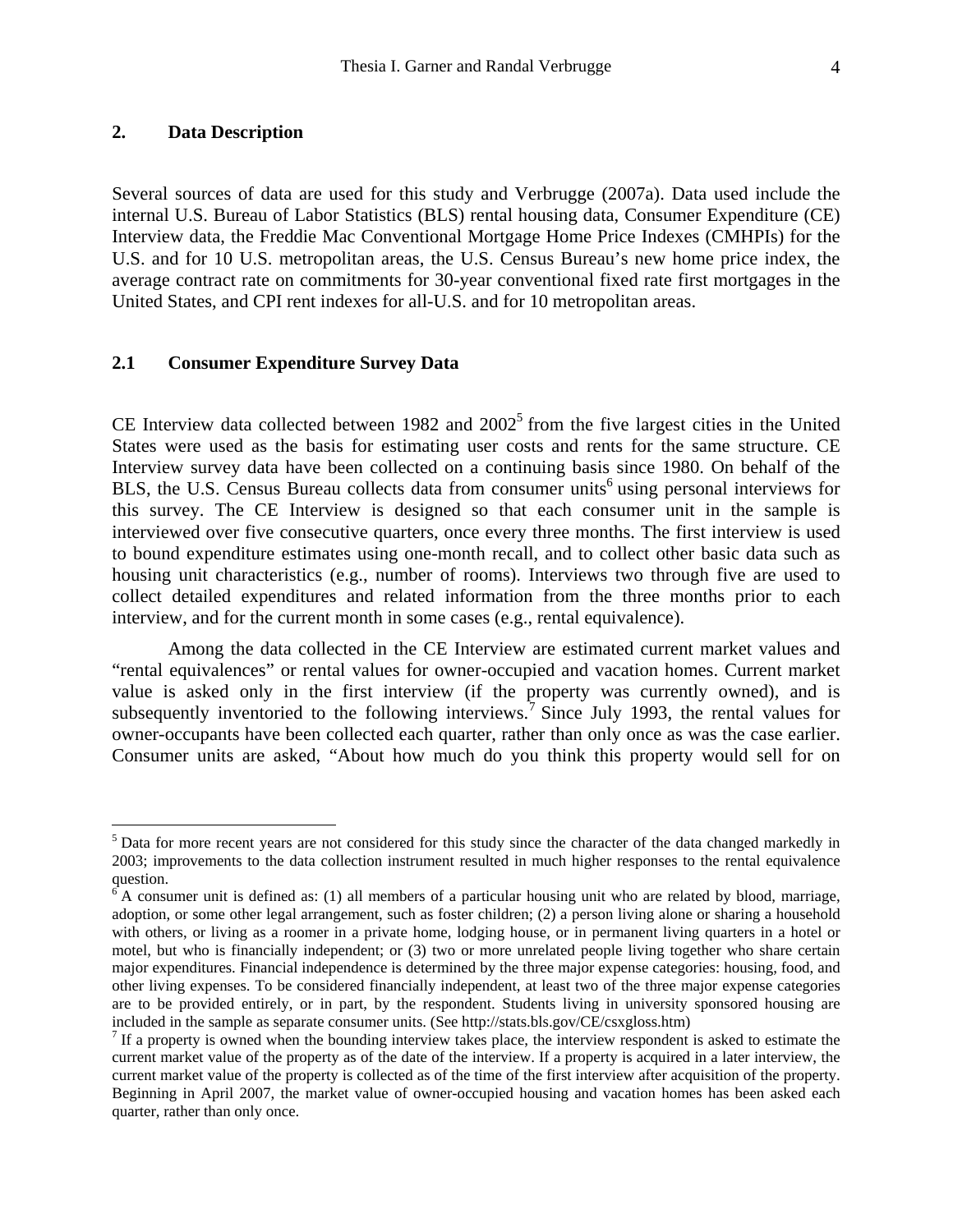today's market?" and "If someone were to rent your home today, how much do you think it would rent for monthly, unfurnished and without utilities?"

 For this study, a number of restrictions were placed upon the data. Only owner-occupied housing was considered. None of the costs of this housing could have been paid for by Federal, State, or local government. Only second interview data were used; this ensured that no households would be double-counted, and that market values and rental equivalences referred to the same time period (pre-July1993 data) or to quarters that were adjacent (post-June 1993 data). The only exception would be for newly acquired properties and for consumer units entering the survey after the bounding interview. If property value, rental equivalence, or number of rooms in the housing unit was missing or imputed, the observation was dropped from the sample. This reduced the sample significantly. In addition, since regression analysis was to be used to estimate the predicted rental values of property types, we wanted to reduce the effect of overly influential observations. Observations were dropped from the sample if the ratio of property value to rental equivalence was plus or minus 2.5 times the standard deviation of the mean of the ratios. This resulted in only 45 observations being dropped. Additional outlier treatment is discussed in section 5.

 As noted above, we restricted our attention to the five largest cities in the United States, to facilitate comparisons of results from this study with those of Verbrugge (2007a). In particular, homeowners living in the following primary sampling units (the geographic area designation used for sample selection) were included in the study sample: New York City and New York-Connecticut suburbs; Philadelphia-Wilmington-Atlantic City, PA-NJ-DE-MD; Chicago-Gary-Kenosha, IL-IN-WI; Houston-Galveston-Brazoria, TX; and Los Angeles County and Los Angeles suburbs, CA. The regression model was run for each year for each of the five geographic areas.

 The total number of second interview reports from owner-occupants whose housing was not paid for by the government is 9,243 for the 1982-2002 time period. Our restrictions regarding missing and imputed data and outliers further reduced the sample size to 4,952; this is about 54 percent of the base sample of owners.

#### **2.2 House Price Indexes**

The CMHPI indexes, like the more widely known Office of Federal Housing Enterprise Oversight (OFHEO) indexes, are quarterly house price indexes constructed using a weighted repeat sales method (see Case and Shiller, 1987, 1989) based upon Freddie Mac/Fannie Mae repeat mortgage transactions data; the CMHPI construction is described in Stephens et al. (1995). The Census new home price index is an index which uses hedonic regression techniques to estimate a price index for constant quality *newly constructed* homes over time; independent variables include numbers of bedrooms and bathrooms, air conditioning, and so on. Verbrugge (2007a) discusses potential benefits and weaknesses in these indexes. As will be noted below, however, the major conclusions do not depend upon whether the CMHPI, Census, or CE-based house price indexes are used.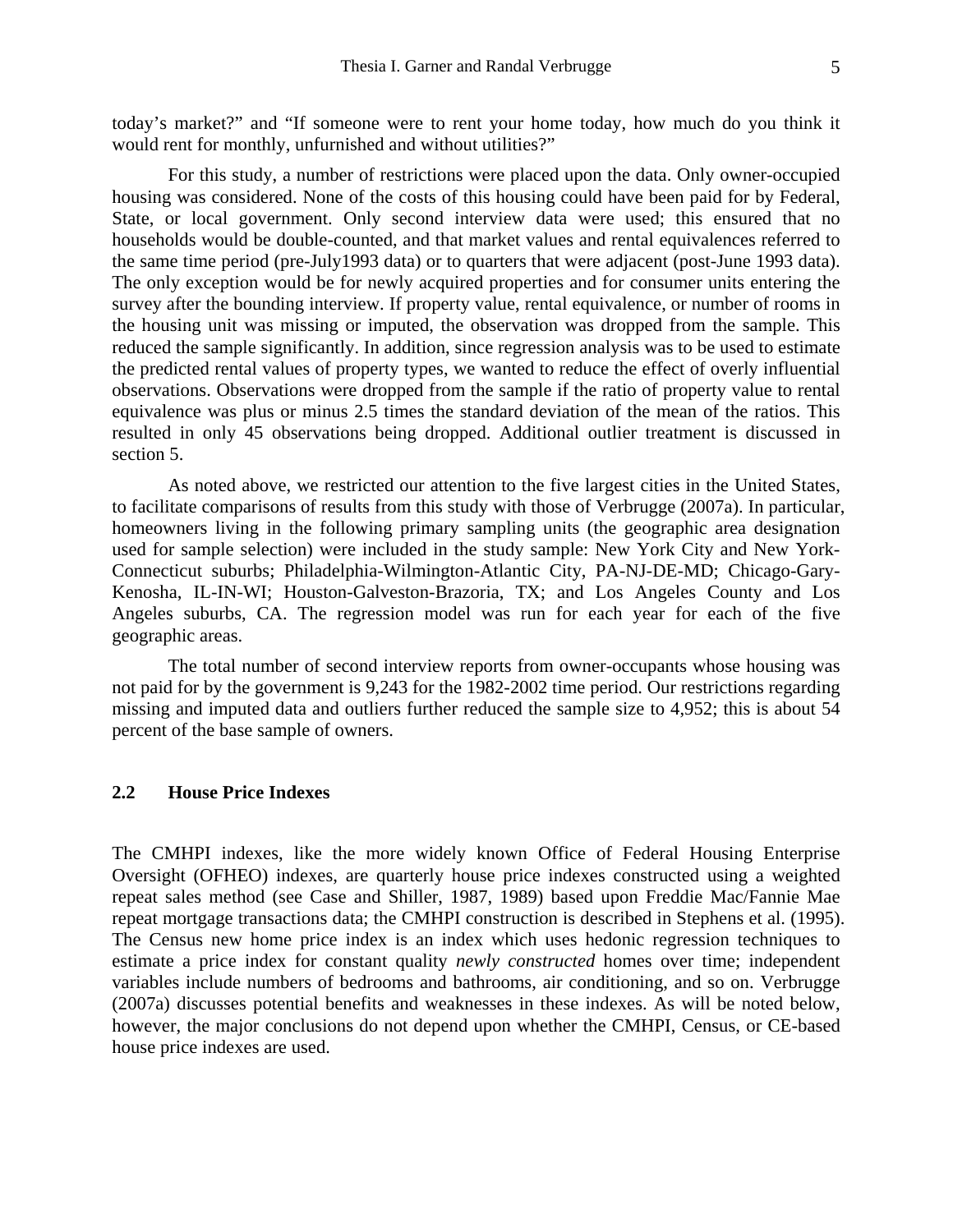#### **2.3 Interest Rate and Marginal vs. Average User Cost**

A key component in a user cost series is the interest rate. The choice of the interest rate is contentious. In one view, the interest rate used in a particular agent's user cost should correspond to their idiosyncratic opportunity cost of capital – the rate at which future nominal returns are discounted. However, the work of Wang, Basu and Fernald (2005) implies that the appropriate interest rate is rather the rate which corresponds to risky housing investment; in other words, it should contain the risk premium relevant for mortgages. (One could argue, on the same basis, that the interest rate should also contain a default premium, reflecting the purely idiosyncratic part of the return, i.e., the part that is orthogonal to aggregate housing risk.) These considerations would suggest the use of the current mortgage interest rate, which contains both a risk premium and a default premium. Further lending support to this view is the fact that actual debt in the house must be financed at a mortgage interest rate. (This choice is also convenient in that it leads to a simpler user cost expression.) However, as in the case of the house price index, the resolution of this contentious issue appears not to matter; the basic character of the results is not affected if the T-bill interest rate – a rate that contains neither a risk nor a default premium – is used in place of the mortgage interest rate.

 A second issue related to the interest rate is that of marginal versus average user cost. A quarterly user cost measure will most naturally be a *current* user cost, i.e., it will incorporate the current period home price and the current period interest rate. However, rent indexes generally do *not* share this temporal feature. Instead, these indexes are averages constructed from a sample of all existing rent contracts, rather than from a sample of *new* contracts each period; thus, these indexes are implicitly temporally aggregated, being averages of contracts that were renewed this month, renewed last month, and so on. Additionally, in the case of BLS rent indexes in particular, there is an *explicit* temporal aggregation, which is briefly discussed below; see Ptacek and Baskin (1996) for details on the construction of the BLS rent indexes.

 Fortunately, it is straightforward to transform the marginal user cost series into a temporally aggregated series which approximately matches the temporal structure of the rent indexes. Most rent contracts are renewed annually; if one assumes that all rental contracts are renewed on an annual basis, and that renewal dates (and new contract dates) are distributed uniformly across all quarters, the user cost series can be put on the same temporal basis by replacing the current user cost with its average over the current and previous three quarters (i.e., a one-sided 4-quarter moving average). This transformation will clearly impact the volatility of the user cost series, but will *not* influence its lower frequency dynamics.

#### **2.4 Comparability of Rent Measure to User Cost Measure**

Since the goal is to compare estimated user costs to rents, one would ideally want to construct a measure of user costs that is as comparable as possible to the rental data. Both CPI and CMHPI indexes are constructed on the basis of price *changes* of units in the sample, a procedure which implicitly controls for unit-specific characteristics. But their underlying data sources are not completely comparable. The CPI rent sample includes some rent-regulated units; only about onequarter of this sample consists of detached housing; and the CPI performs a quality-adjustment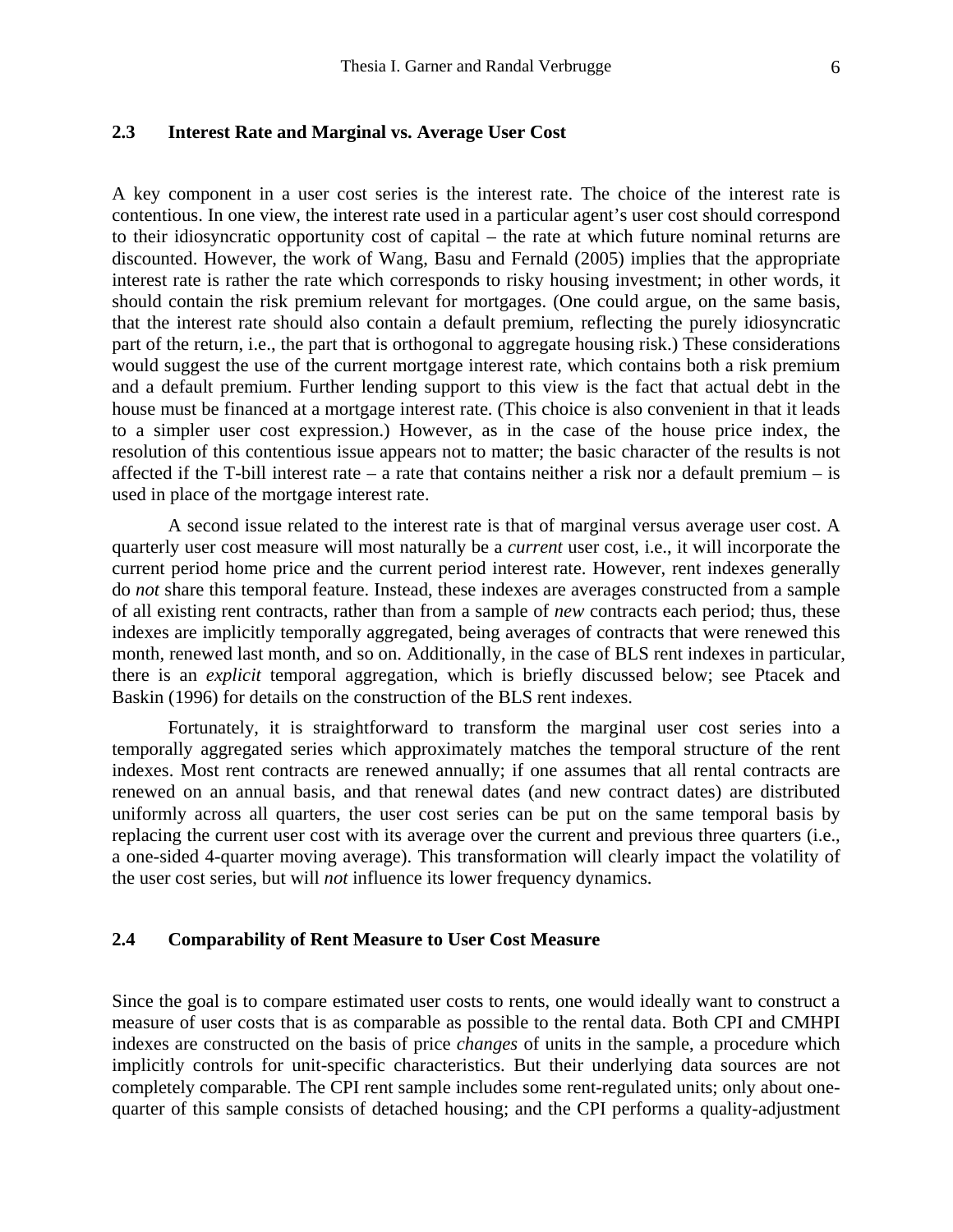whenever there are major structural changes (such as the addition of air-conditioning).<sup>8</sup> The CMHPI sample consists mostly of detached housing units, and there is no adjustment for major structural changes. This comparability issue was partly addressed in Verbrugge (2007a) via the construction of a detached rent index based upon CPI microdata. Here we address this in a more elegant fashion, using CE data; in these data, the rent and house price measures derive *from the same structure*.

#### **3. User Costs**

1

In principle, the *ex ante* user cost is simply the expected annual cost associated with purchasing a house, using it for one year, and selling it at the end of the year.<sup>9</sup> With risk neutral landlords, and under the assumption of no transactions costs, this should equal the market rent for an identical home. (For more details and discussion about user cost, see Diewert 2003).

 In Verbrugge (2007a), three different (one year) user cost formulas were employed, all of which are standard.<sup>10</sup> Since results were not affected, here we focus on the simplest measure, which ignores the preferential tax treatment given to homeowners:

(8-1) 
$$
\text{user cost}_{t} = P_t^h(i_t + \gamma - E\pi_t^h) = P_t^h \psi_t
$$

In (8-1),  $P_t^h$  is the price of the home,  $i_t$  is a nominal interest rate,  $1 \gamma$  is the sum of depreciation, maintenance and repair, insurance, and property tax rates (and potentially a risk premium) – all assumed constant,  $\frac{12}{\pi h}$  is the 4-quarter (constant quality) home price appreciation between now and 1 year from now, and *E* represents the expectation operator (so that the final term is expected annual constant quality home price appreciation). As Diewert

<sup>&</sup>lt;sup>8</sup> The rents used to construct Rent indexes are the current dollar rent, plus any other payments or payments-in-kind paid by the tenant in the form of subsidies or work reductions. OER indexes are constructed using different

aggregation weights (for example, rent-regulated units are removed), and the rents receive a utilities adjustment; see Verbrugge (2007c). All rents receive an aging-bias adjustment; see Gallin and Verbrugge (2007). 9

<sup>&</sup>lt;sup>9</sup> In this paper, transactions costs and financing constraints (such as minimum down payments) are ignored. The relationship between market rents and user costs which take such complications into consideration has yet to be fully explored. (However, see Díaz and Luengo-Prado 2007 and Martin 2004.) The standard frictionless theory, which builds upon Hall and Jorgenson (1967), implies that rents equal user costs, and is exposited in Gillingham (1980, 1983) and Dougherty and Van Order (1982); see also Diewert (2003). Wedges resulting from taxes and transactions

 $^{10}$  See, e.g., Katz (1983), Diewert (2003), Green and Malpezzi (2003), Glaeser and Shapiro (2003), and Katz (2007). The measures here are all end-of-period user costs, easily transformed into beginning-of-period user costs by dividing by  $(1 + i<sub>t</sub>)$ , or to middle-of-period user costs by dividing by the square root of this term (Katz 2007). For the present purposes, this choice turns out to be inconsequential.<br><sup>11</sup> See section 2 on the choice of the appropriate interest rate.

 $12$  BEA estimates of the depreciation rate indicate minimal variation; it remains in the range of 0.015-0.016. Census estimates of maintenance and repairs imply only modest variation once a strong seasonal component is removed. Although it would be preferable to use actual property tax rates, in fact these rates often diverge significantly from official property tax rates, since tax requirements can be based upon out-of-date official appraisal data.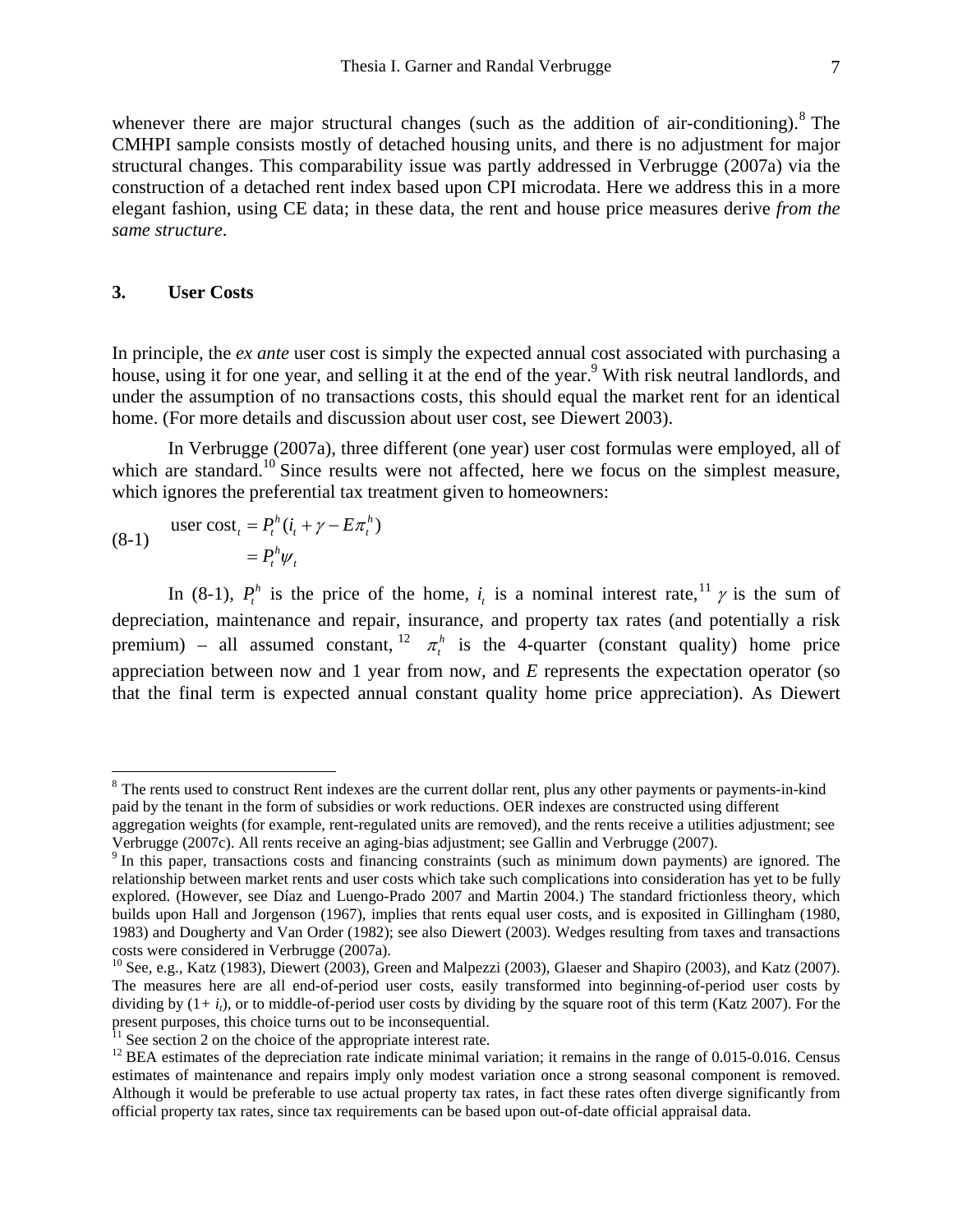(2003) points out, one may interpret  $(i_t - E\pi_t^h)$  as a period *t* real interest rate.<sup>13</sup> For house price data that are quarterly, this gives rise to a quarterly user cost series. (Note that some authors refer to  $\psi$ , as the user cost.)

Rather than using a crude proxy, Verbrugge (2007a) constructed a *forecast* for  $E\pi<sup>h</sup>$ , as described below. This choice is crucial, for three reasons. First, expected home price appreciation is extremely volatile; setting this term to a constant is strongly at odds with the data, and moreover its level of volatility, and its correlation with  $i_t$ , is of central importance to the dynamics of user costs. Second, this term varies considerably across cities, and its temporal dynamics might well vary across cities as well. Finally, the recent surge in  $E\pi<sup>h</sup>$  is well above its 15-year average, and implies that the user cost/rent ratio has fallen dramatically. A *single* year appreciation rate was used since the study considered the *one year* user cost, in order to remain comparable to the typical rental contract.

 Note that the user cost consists of two terms which are multiplied together: property value  $P_t^h$ , and the parenthetical expression  $\psi_t$ . Movements in  $\psi$  are dominated by changes in the "gap" between interest rates and expected home price appreciation. We would not expect  $\psi$  to exceed 20%, nor to drop to 0%; thus, over long periods of time, user costs must track home prices. However, variations in ψ will be *strongly* amplified, since the term is multiplied by the home price. Put differently, unless interest rates and home price appreciation move almost perfectly in sync with each other – implying that expected home price appreciation is driven only by interest rates – we should expect user costs to be highly volatile. The larger is  $\gamma$ , the less volatile are user costs. Furthermore, as Himmelberg, Mayer and Sinai (2005) point out, the smaller is  $\psi$ , the more it will move when *i* moves.

 As noted above, to construct user cost measures for each region, one must forecast fourquarter-ahead regional home price appreciation,  $\pi_t^h$ . The forecasting approach settled upon in Verbrugge (2007a) combined three forecasts, and this produced a reasonable fit to the data (in sharp contrast to the traditional 15-year average). Home price appreciation has a significant forecastable component, in that periods of home price appreciation tend to be followed immediately by periods of additional home price appreciation. In keeping with this, both anecdotal and survey evidence (e.g., Case, Quigley and Shiller, 2003) suggest that homebuyers' appreciation expectations appear to be simple extrapolations of recent appreciation rates. There is one caveat: for some cities and some time periods, to ensure that the user cost expression (8-1) remained sensibly bounded below, an alternative "censored" forecast was used. This censored forecast equaled  $\hat{\pi}_{t+4}^h$  except when the inequality  $(i_t + \gamma - \hat{\pi}_{t+4}^h) < 0.005$  held, in which case the forecast was set to  $\hat{\pi}_{t+4}^h = i_t + \gamma - 0.005$ . Two final notes regarding Verbrugge (2007a): first, the forecast series were *not* appreciably smoother than the actual home price appreciation series; this plays a key role in the volatility present in *ex ante* user costs, since it turns out that – at least over the more recent period – mortgage interest rates are not perfectly correlated with expected house

1

<sup>&</sup>lt;sup>13</sup> Many other authors base their user cost measures upon an expression such as  $(r+\gamma-E\pi^h)$ , where r is a *real* interest rate. This is erroneous, as can be understood by comparing two riskless economies which differ only in their rate of inflation.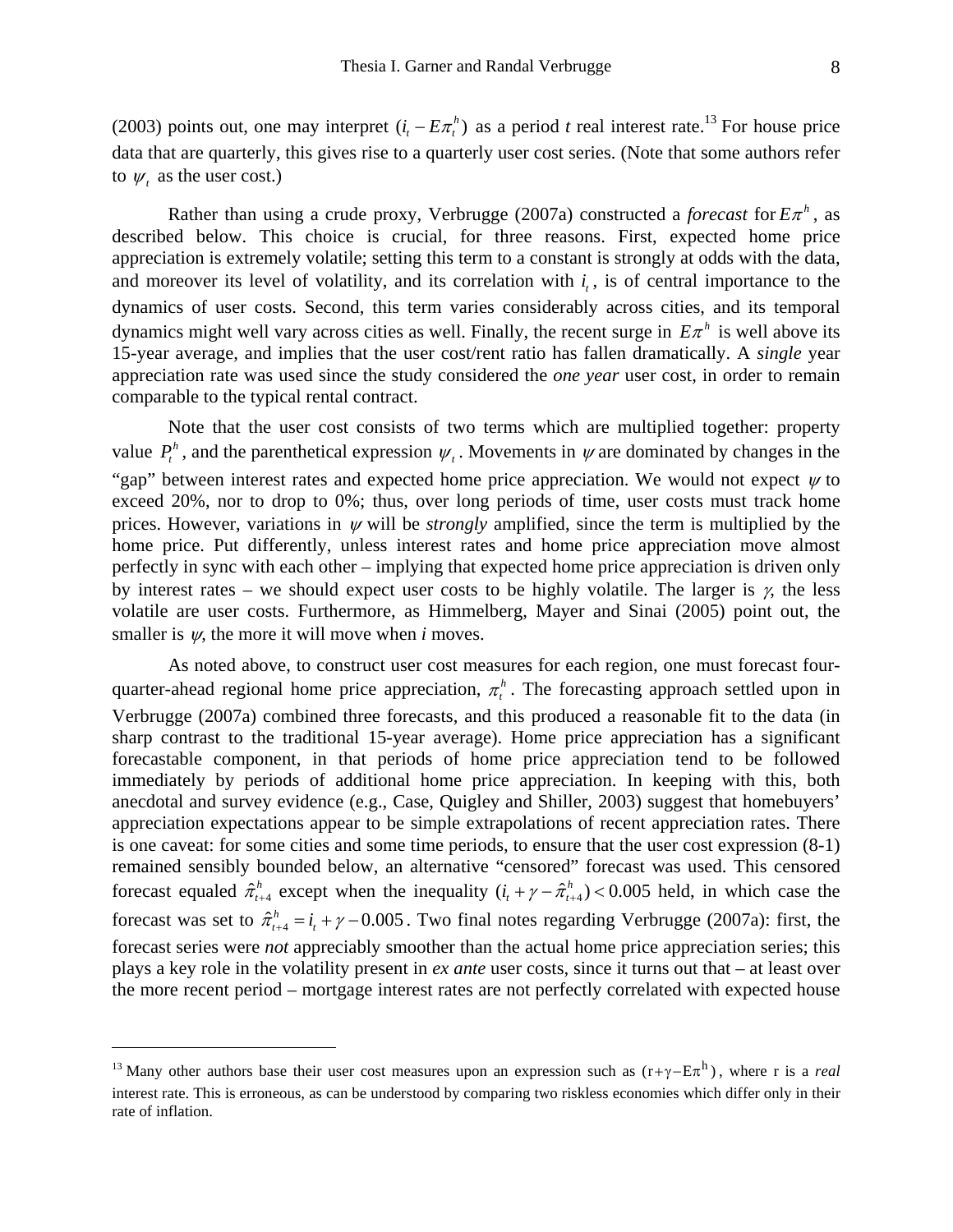price appreciation, leading to substantial volatility in  $\psi$ . Second, the divergence between rents and user costs does not appear to hinge crucially upon the forecasting method used (see Verbrugge, 2007a).

 Note that, though commonly practiced or suggested, it is inappropriate to smooth appreciation forecasts: if expectations about future house price inflation are volatile, then this should be reflected in *ex ante* user costs. Smoothing forecasts using two-sided filters is especially inappropriate, since this implicitly grants the forecaster with information from the future, and distorts parameter estimates (see Ashley and Verbrugge, 2007). The only smoothing which might be justified in this context is the smoothing outlined in section 2.3, a procedure which transforms a marginal user cost series into a (temporally) "averaged" user cost series, in order to mimic the temporal structure of the BLS rent indexes.

#### **4. Review of Results in Verbrugge (2007a)**

Over the period January 1980 (1980:1) through January 2005 (2005:1), nominal aggregate home prices (measured by the CMHPI) rose by  $125\%$ <sup>14</sup> (or, as measured by the Census price index, by 92%), nominal aggregate CPI rents rose by 100%, and the CPI<sup>15</sup> rose by 82%. But we would not necessarily expect these measures to rise by exactly the same amount: not only are underlying structural characteristics different, but more fundamentally, theory tells us that rents should coincide with *user costs*, not house prices.

 Figure 1 compares the movement in two aggregate rental series and two aggregate user cost series. The rental series are the official CPI rent index,<sup>16</sup> and a research series constructed in Verbrugge (2007a) which tracks rental inflation in detached rental units. The user cost series are constructed as in (8-1), using either CMHPI (and CMHPI-based appreciation forecasts) or the Census index (and Census index-based appreciation forecasts). Each series is logged, and user costs are smoothed using a one-sided 4-quarter moving-average to mimic the implicit smoothing in BLS rent series. Then the log user cost series and the log CPI rent series are shifted by a constant so that each has an average value of 1.0 over the time period 1980 through 2005 quarter one. Finally, the log detached rental series is shifted by a constant so that its value in January 1988 equals that of the CPI rent series.

<sup>&</sup>lt;sup>14</sup> Individual cities, of course, had different experiences: Boston's prices rose by 206%; Houston's, only 64%.

<sup>&</sup>lt;sup>15</sup> More specifically, the CPI-U-RS, a research series constructed with current methods; see Stewart and Reed, 1999.

<sup>&</sup>lt;sup>16</sup> Verbrugge (2007a) made the historical adjustments to the index recommended in Crone, Nakamura and Voith (2006).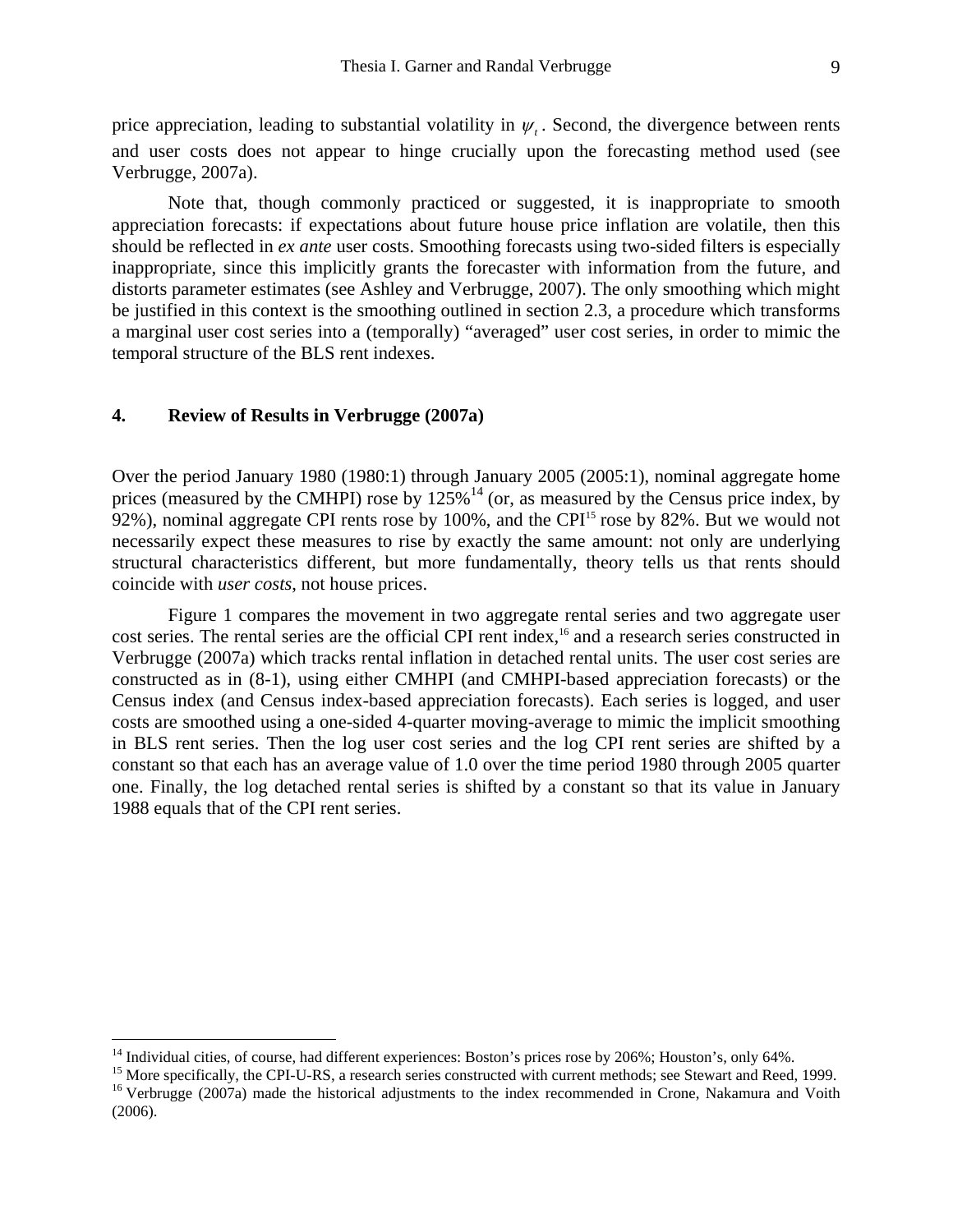

**Figure 1. Log User Cost versus Log Rent Based on Indexes for All U.S.** 

 This graph provides little evidence in favor of the hypothesis that user costs and rents are equivalent measures of the cost of housing services – reinforcing the theoretical arguments in Díaz and Luengo-Prado (2007). This is true regardless of which measures of rents or of house prices are used. Rents steadily and smoothly increase over the period. User costs, in contrast, are anything but smooth, and do not even appear to share the trend in rents. In the case of the user cost series constructed using the CMHPI, this series jumps up dramatically at the beginning of the period, and is subsequently more or less trendless, before ending with a significant dip. In the case of the user cost series constructed using the Census index, this series appears to have a slight downward trend over the entire period. Housing *prices* increased steadily over this period; the reduction in the differential between mortgage interest rates and expected home price appreciation over this period is responsible for the failure of user costs to track the rise in home prices. In other words, the deviation between rents and user costs is largely explained by the movements in  $\psi$ : seemingly small changes in interest rates or expected appreciation can have very large effects on user costs, since these often represent large *percentage* changes in  $\psi_t$ <sup>17</sup> (To give a sense of the importance of these terms in  $\psi_t$ , note that toward the end of this period, expected appreciation in housing prices caused user costs to plummet. If one counterfactually imposed a "pessimistic" expected appreciation of 0% in the final period, the scaled CMHPI user cost index would have risen to a level 26% *above* the scaled rent index.)

<u>.</u>

<sup>&</sup>lt;sup>17</sup> Recall that *d*  $ln(\text{user cost}_t) = d \ln P_t^h + d \ln \psi_t$ .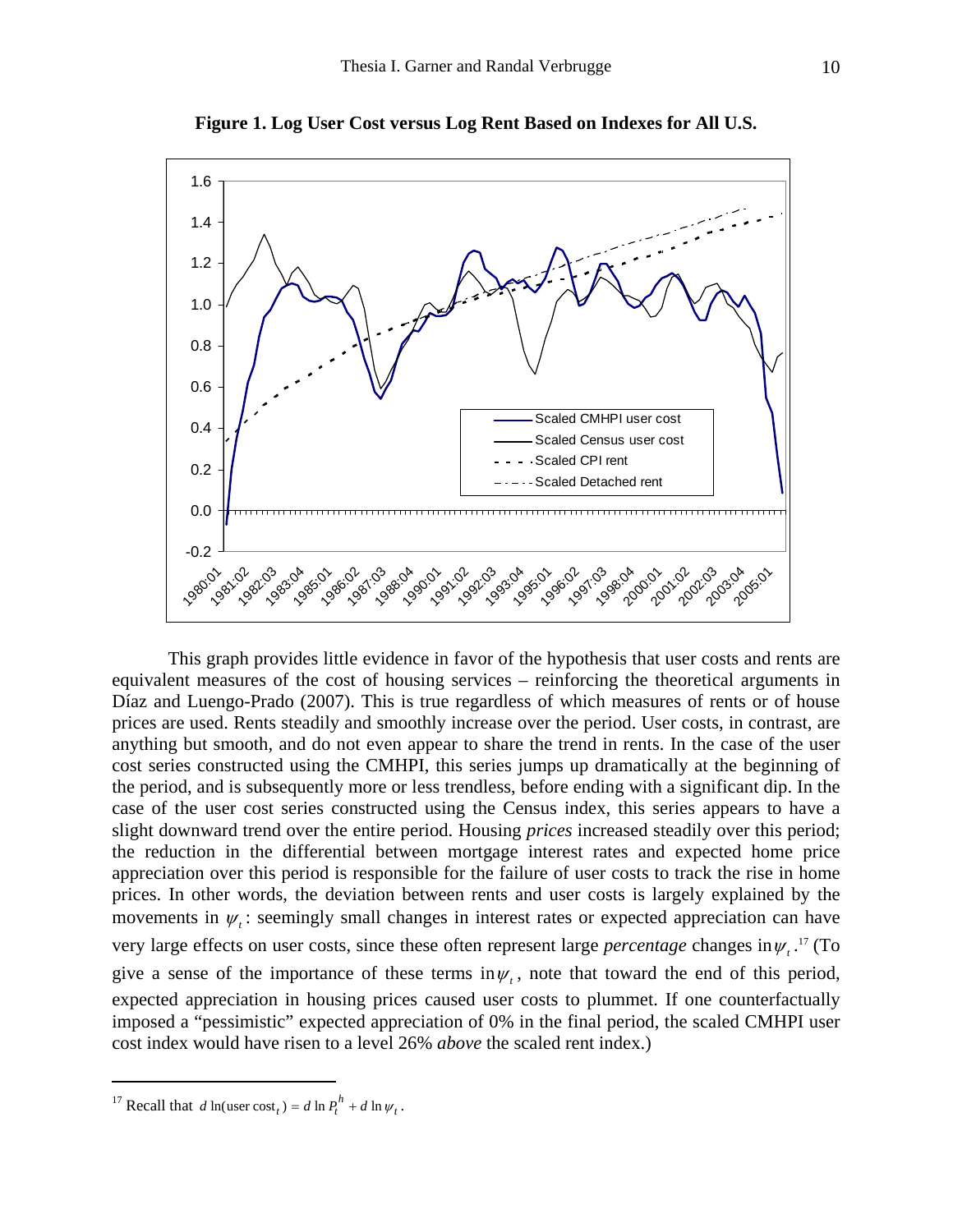Noteworthy are the lengthy periods of divergence. Similar divergence is visible, to a greater or lesser extent, in each of the ten cities that were examined, and across the four Census regions; see Verbrugge (2007a). After 1980, following a period of very low user costs, CMHPIuser costs rose rapidly, driven by rising interest rates and falling expected appreciation rates. The rise in user cost between 1987 and 1990 resulted primarily from a decline in expected home price appreciation. Since 1981, despite rising home prices, user costs – while volatile – have displayed no upward trend at all: the steady upward trend in home prices has been effectively "cancelled out" by a reduction (over this period) in the gap between the mortgage interest rate and the expected home price appreciation. In contrast, rental prices *have* risen steadily over this period. Thus, the relative price of homeownership to renting has fallen substantially over the period. The decline in the relative price of homeownership is consistent with the concurrent uptick in homeownership rates.<sup>18</sup>

We turn next to the second finding, related to volatility. The growth-rate comparison is crucial for statistical agencies which are responsible for producing inflation statistics: measuring inflation in homeowner shelter costs via the rental equivalence method means using rent *inflation* in neighboring rental markets – adjusted for the costs of utilities and so on – as the measure of *inflation* in homeowner shelter costs. Thus, for such agencies, the growth rate comparison is more important. The contrast is stark. Not only are the respective *means* of the rent index growth and user cost index growth series different (rent inflation being, on average, well above user cost inflation over this period), their *volatility* is also strikingly different. In particular, the volatility in the inflation rate of smoothed aggregate user costs is over 10 times larger than that in aggregate rents.19 The divergence would be even greater on a monthly basis. As owner-occupied housing typically possesses a large weight in consumer price index formulas, this level of volatility would essentially render such indexes useless – such volatile movements in housing costs would drive the entire index on a month-to-month basis, likely drowning out the signal in noise.

 The apparent divergence between rents and user costs highlighted above is confirmed via regression analysis in Verbrugge (2007b): there is only weak evidence that rents respond to the determinants of user costs. In other words, regression analysis confirms the conclusions above: rents and user costs are not related in the expected manner. (Indeed, even cointegration between rents and user costs can be rejected in the aggregate, and in most of the cities as well.)

The third novel finding relates to the issue of arbitrage. The massive divergences suggest the presence of unexploited profit opportunities, particularly since about one-quarter of all rental housing consists of detached units, which are readily moved between owner and renter markets (so that the capital specificity issue highlighted by Ramey and Shapiro (2001) should not play a big role). However, Verbrugge (2007a) found that the large costs associated with real estate transactions would have prevented risk neutral investors from earning expected profits by using the transaction sequence *buy-earn rent on the property-sell*, and would have prevented risk neutral homeowners from earning expected profits by using the transaction sequence *sell-rent from someone else for one year-repurchase*.

 $\overline{a}$ 

 $18$  Chambers, Garriga and Schlagenhauf (2004) attribute much of this uptick to mortgage market innovations such as interest only mortgages. These explanations could be complementary.

<sup>&</sup>lt;sup>19</sup> As noted earlier, similar temporal and volatility divergences were observed between rents and the two CPI-U experimental *ex post* user cost indexes, which were constructed in 1979 (with a start date of 1967) and published through 1983. Both of these measures used 5-year appreciation rates. See BLS (1980). The large rent-to-price volatility noted by Phillips (1988a,b) is only about one-fifth as large.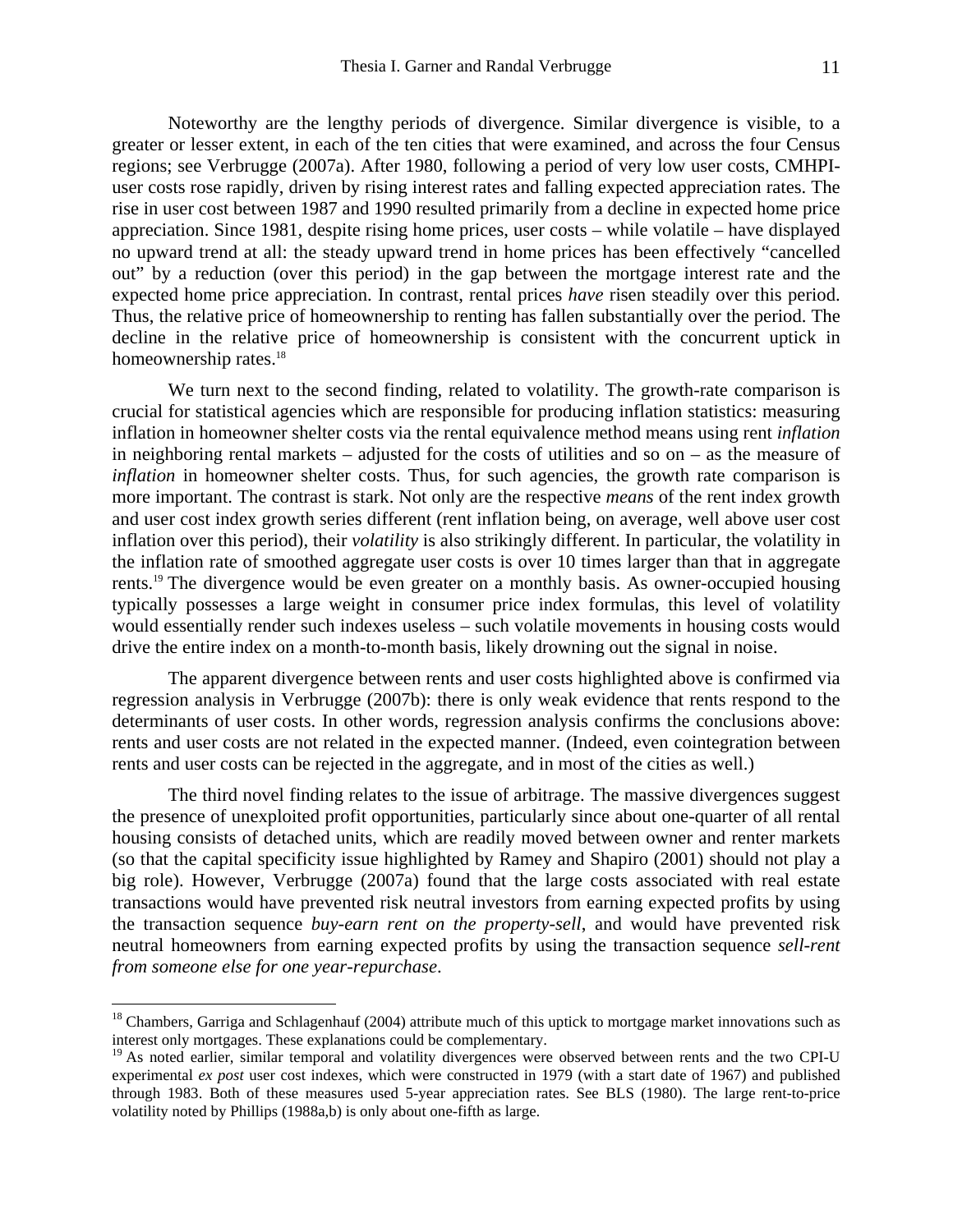The fourth novel finding hints at a possible resolution to the divergence puzzle. As long as one uses a reasonably accurate forecast of annual appreciation in the user cost formula, one finds large divergence. But if one instead replaces expected annual appreciation with expected CPI inflation (which corresponds to an assumption of no real capital gains even in the short run) or alternatively with an annualized longer-horizon forecast, the resultant user cost measures feature appreciably less divergence from rents. Thus, a rationalization for rent inflation stickiness might provide the basis of an explanation for the divergence puzzle.

#### **5. Extensions: Dollar User Costs and Rents for Median Structures in Five Cities**

The research conducted by Verbrugge (2007a) is based on rent and house price data that are in the form of indexes (i.e., the CPI, CMHPI and the Census new home price index); thus, one could not directly compare dollar rents with dollar user costs. Moreover, the indexes used by Verbrugge are not completely comparable; as noted above, BLS rent indexes are based on rents that include multi-unit rental properties, while CMHPI data are dominated by detached owneroccupied homes. However, Consumer Expenditure Survey (CE) Interview data include both property value and characteristics data, *and* rental equivalence data, in dollars, *for the same property* – which does allow the comparison of dollar rents and dollar user costs for a given property (once an appropriate measure of expected appreciation is constructed).<sup>20</sup> It further allows one to compute the house price/rent ratio for a particular property.

Consumer Expenditure Interview data collected from January1982 through December 2002 were used to obtain cross sections (over time) of reported rental equivalence, property value, and number of rooms for owner-occupied structures, for five cities. On an annual basis for each city, the CE data were used to estimate the log rent level based upon the property value and number of rooms of the structure, using the simple regression model specification in (8-2).

(8-2) 
$$
\ln(\text{rent}_{i,t}) = a + b_1(p_{i,t}^h) + b_2(p_{i,t}^h)^2 + d(\text{rooms}_{i,t}) + gI_{Jan-Jun} + e_{i,t}
$$

 $\overline{a}$ 

 $\mathbf{1}$ 

where  $I_{Jan-Jun}$  is an indicator variable which takes the value 1 if the CE interview takes place in the first half of the year. The indicator variable is included since rents on average rise over time and because we wanted to produce semi-annual indexes rather than annual indexes. The model was estimated separately for each of the five cities under consideration: New York, Philadelphia, Chicago, Houston, and Los Angeles. To prevent the influence of non-representative observations, we dropped each sample observation which, after an initial fit of the model (8-2), possessed an externally studentized residual greater than 2.5. Regression sample sizes ranged from a low of 16 for Houston (in 1984) and Philadelphia (in 1995) to a high of 135 for Los Angeles (in 2000). Regressions were run without weights. The average adjusted  $R^2$  was 0.66, with a minimum of 0.33.

 Using coefficient estimates derived from (8-2), after applying the requisite log bias adjustment, one can form an estimate of the expected rent for any hypothetical property with particular characteristics. The characteristic values that we selected are those at the median, i.e.,

 $20$  It is reasonable to assume that property owners have ready access to measures of recent house price appreciation, since these are both important inputs into housing decisions and are frequently reported upon by the popular press.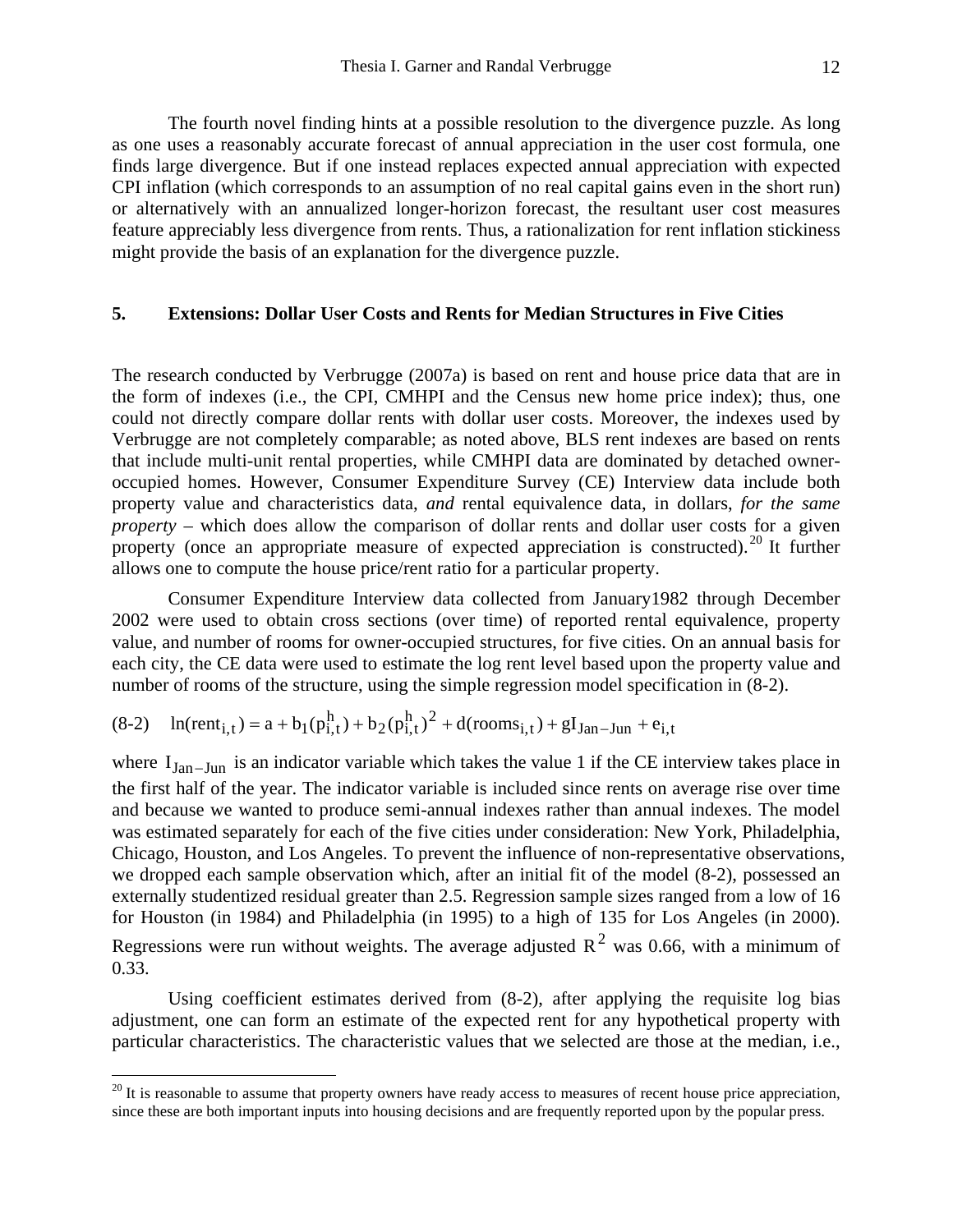the median number of rooms and the median property value, within each city. (Hereafter we refer to this hypothetical structure as the median structure.) For each city, taking these estimated rents as true market rental prices, we constructed semi-annual measures of rents for this median structure. We constructed semi-annual measures of user costs using the house price appreciation forecasts from Verbrugge (2007a), along with the median structure price or house value. We then constructed the price/rent ratio for each city, and plotted these in figure 2. The price was the median house value and the rent was the estimated market rent for the median structure. User costs and rents for each city are plotted in figures 3a-3e.

 The price/rent ratio has received much attention lately, because several studies (e.g., Leamer 2002, Krainer 2003, Hatzius 2004) have suggested (on the basis of "P/E ratio" logic) that since house price indexes have risen faster than rent indexes, house prices are likely overvalued. (As noted previously, one cannot use indexes to adequately address this question; instead, as in this study, one must have *level* data on rents and house prices, since this question is fundamentally about levels.) Smith and Smith (2006) remind us that, although the fundamental value of a house does depend upon rents, we should not expect the price/rent ratio to be constant. This is because the price/rent ratio depends upon many variables: not only interest rates, tax laws, risk premia, and the like, but also anticipated *future* values of rents, interest rates, and so on. Still, as Krainer (2003) points out, if houses were indeed overvalued, we might expect to see signs of it in the historical price/rent ratio.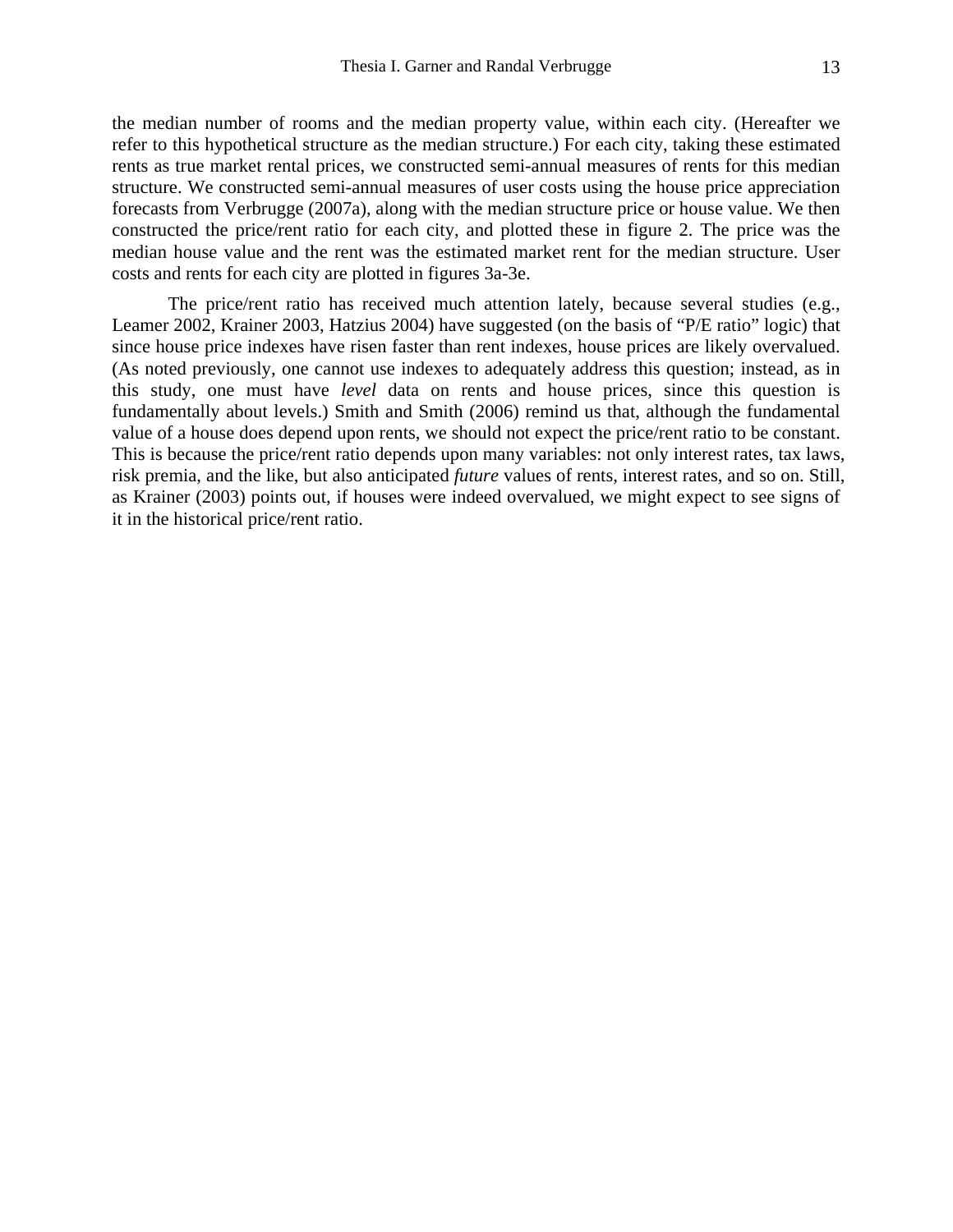

**Figure 2: Price/Rent Ratio for Median Structure, 1982-2002** 

 In figure 2, we plot price/rent ratios for the median structure, which are smoothed using a 3-period moving average since there is substantial variation. Over this time period, we observe the following lower frequency movements of these ratios. 1) The price/rent ratio in Chicago displays no discernible trend, with an average of 11.7. 2) The price/rent ratio in Houston is generally low, and displays a decline followed by a slight rebound starting at about 1992. 3) Between 1986 and 1990, the price/rent ratio in Los Angeles climbs rapidly and flattens out, then starts in 1992 to gradually decline to a low of 12 (in early 1998) before rebounding up to 14. 4) The price/rent ratio in New York starts at a very low level and displays rapid growth until 1988 (peaking above 15), followed by a decline until early 2001, then climbs rapidly up to 14. 5) The price/rent ratio in Philadelphia starts at a very low level, grows until 1990 and then falls starting in 1994, ending where it began, with a price/rent ratio of only 10.

 How do these dynamics compare to those in the ratio of the CMHPI index to the BLS rent index? There are broad similarities, but some key differences as well. The ratio of indexes is much smoother. The comparison is closest for New York, Los Angeles, and Houston, where both the general character and the turning points are very similar to those based upon CE data. Most of the differences relate to behavior toward the end of the period. In particular, the index ratio starts to climb in *every* city somewhere in the 1996-1999 period, eventually rising to meet or exceed the level of its previous peak in all cities except Houston. This is not true of the CE-based ratios, and indeed, in Philadelphia the CE-based ratio *falls* at the end. And as for Chicago, the CMHPI/BLS rent ratio rises modestly until 1990 (in contrast to the CE-based ratio, which falls),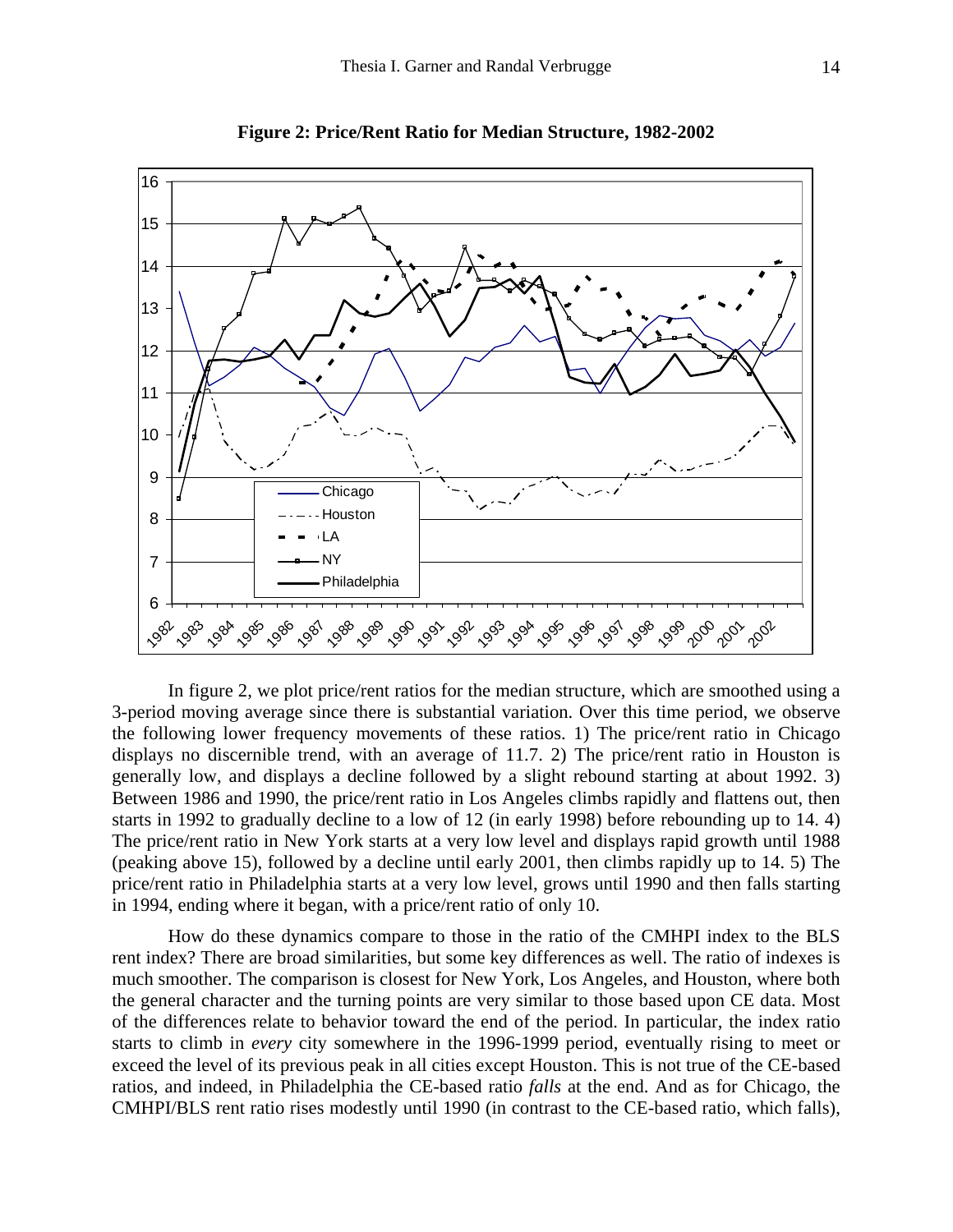plateaus, then rises again starting in 1999. It is difficult to discern these dynamics in the CEbased ratio.

 What explains the divergences between these measures? Turning points are likely influenced by sampling variation, and such variation can also conceal broad trends. Price/rent ratios vary by price level. This can exacerbate the effect of sample size if the data are dissimilar; and it implies that the estimated ratio is sensitive to the dynamics of the sample median.<sup>21</sup> And the low frequency divergences, particularly toward the end of the sample, may partly reflect the greater house price inflation suggested by CMHPI indexes than by other indexes, such as the Census home price index. (Similarly, the CMHPI index for Philadelphia displays about 5% greater growth between 1990 and 2002 than does Gillen's hedonic Philadelphia House Price Index (Gillen,  $2005$ ).<sup>22</sup>)

 Overall, the behavior of our CE-based measures are not too dissimilar from index-based measures, which is reassuring and perhaps suggests that it might be useful to scale or normalize conventional measures to match the estimates here. Some may question the use of reported rental equivalence as an accurate measure of rents. But, previous research finds these to be similar for similar renter and owner structures. Francois (1989) analyzed CPI housing survey data which were collected from renters and owners to compare owners' reported rental equivalence with imputed rents based on renters' rents for structures with the same characteristics. After accounting for renter length-of-residency discounts and rent-control in his regression-based analysis, Francois found that imputed rents and reported rental equivalence on average were not statistically significantly different. Francois noted that this is in contrast to the findings of others who reported rental equivalence estimates to be substantially higher than imputed rents.

 Figures 3a-3e demonstrate that there are large divergences between rents and user costs in these five cities. For these graphs, we use the following user cost formula, which captures the tax advantages to homeownership:

(8-3) user cost<sub>t</sub> = 
$$
P_t^h[i_t(1 - \tau_t^{Fed}) + \tau_t^{prop}(1 - \tau_t^{Fed}) + (\breve{\gamma} - E\tau_t^h)]
$$

 $\overline{a}$ 

In (8-3),  $\tau_t^{prop}$  is the property tax rate (assumed fixed at 2%),  $\tau_t^{fed}$  is the marginal federal income tax rate facing a family of four with twice the median income,<sup>23</sup>  $\frac{1}{8}$  (which, unlike in (8-1), does not include the property tax rate) equals 5%, and  $E\pi_t^h$  is censored as above.<sup>24</sup>

 $21$  For this reason, we actually use a smoothed time estimate of the median, rather than the sample median.

<sup>&</sup>lt;sup>22</sup> Philadelphia is an interesting case for other reasons: for example, in 1999, 60% of the housing units in Philadelphia were priced at less than 90% of construction costs (Glaeser and Gyourko 2002, based upon American Housing Survey Data), and house prices in that year were roughly where they were in 1990. The CE data for Philadelphia are also unusual; for example, the median property value displays quite large swings over time.<br><sup>23</sup> These tax rates were constructed, and graciously shared, by Elaine Maag; see Maag (2003).

<sup>&</sup>lt;sup>24</sup> The 2% property tax and 5% marginal federal income tax rate facing a family of four with twice the median income are fairly typical in the literature. The family of four with this income was selected as being representative of homeowners.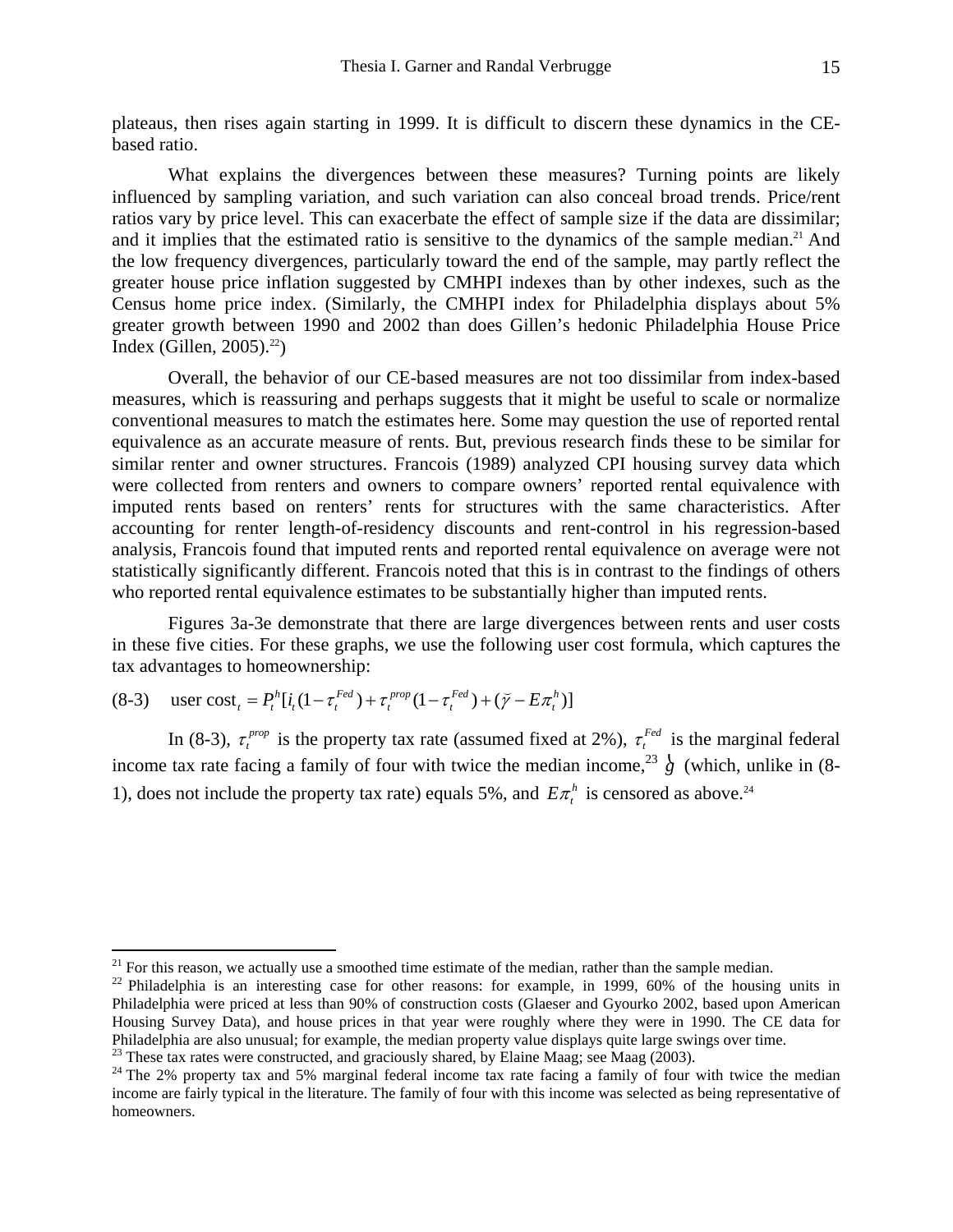

**Figure 3a: Rent and User Cost for Median Structure, Chicago** 

**Figure 3b: Rent and User Cost for Median Structure, Houston** 

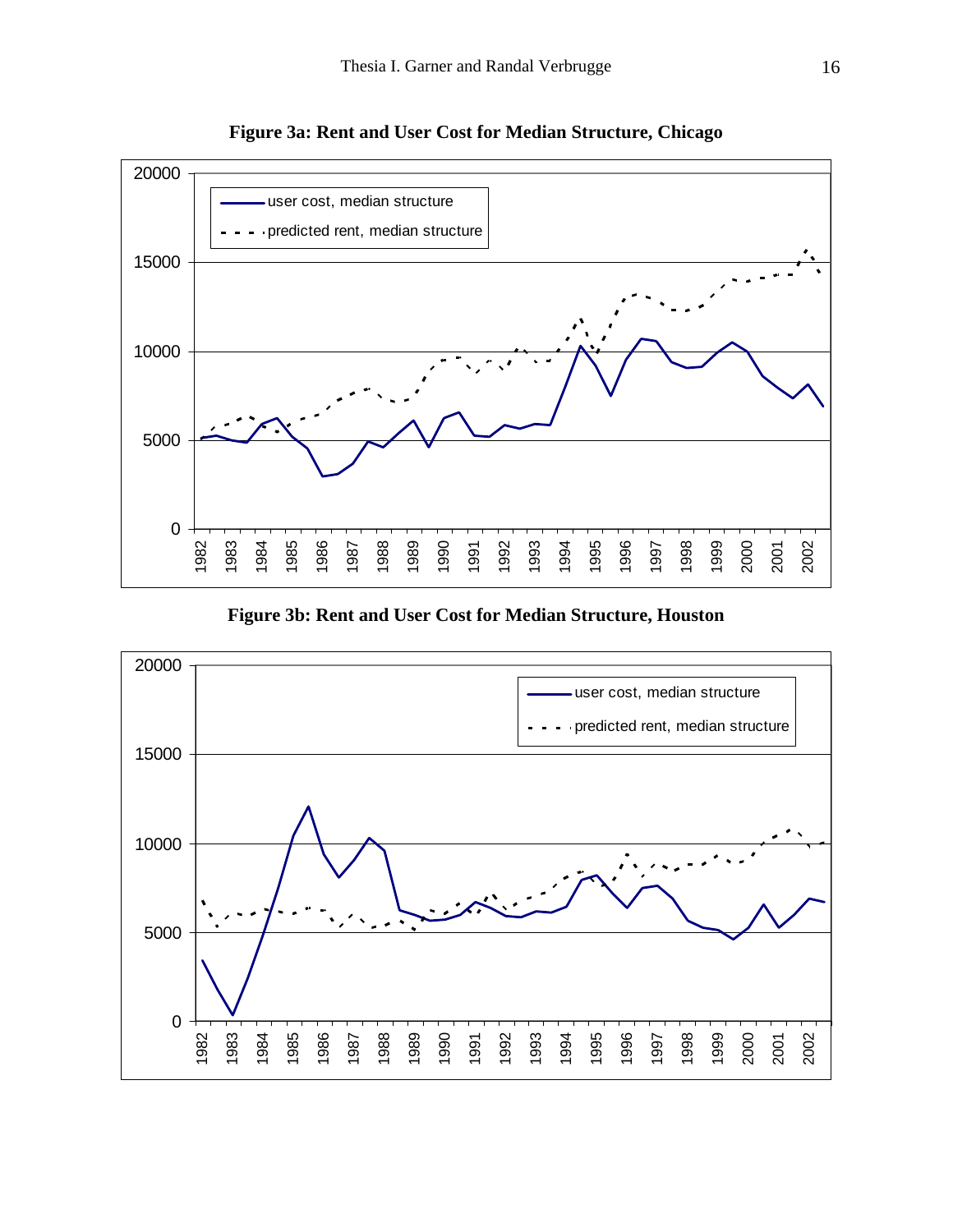

**Figure 3c: Rent and User Cost for Median Structure, New York City** 

**Figure 3d: Rent and User Cost for Median Structure, Los Angeles** 

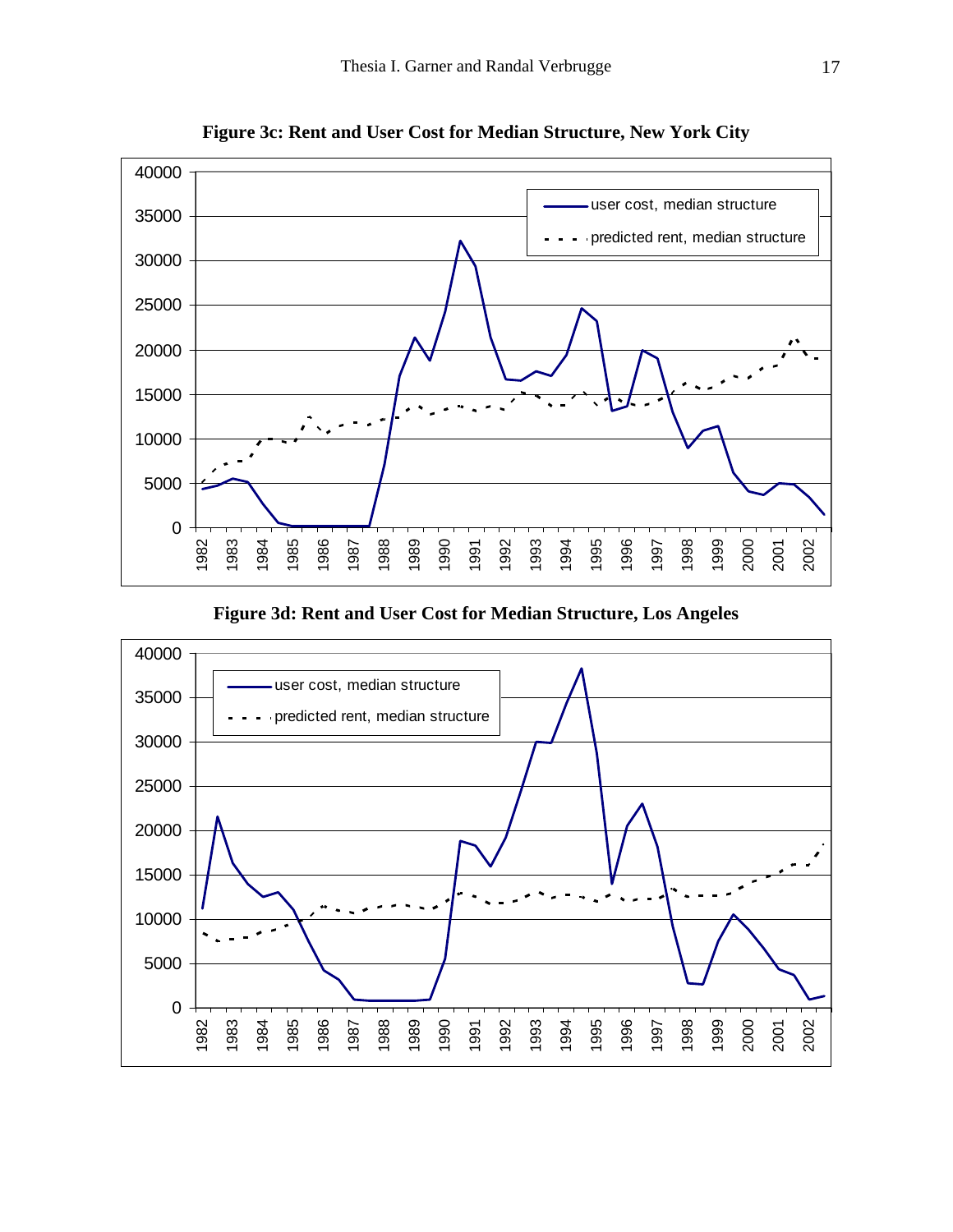

**Figure 3e: Rent and User Cost for Median Structure, Philadelphia** 

 For each city, we observe significant and lengthy divergences between rents and user costs. User costs are much more volatile than rents. Low frequency movements appear to be only loosely related. Indeed, in New York, Los Angeles and Philadelphia, the two series appear almost unrelated. It is not surprising that researchers have difficulty detecting a relationship between rents and user costs over extended periods of time.

 Since these series are in levels, we may directly compare user costs and rents in dollars at each point in time. The most surprising conclusion is that, even taking account the tax advantages of homeownership, user costs sometimes lay *well above* rents. It is not always cheaper to own than rent (when comparing the same structure). However, in the latter part of the period, user costs were well *below* rents in every city, contrary to what popular press accounts had suggested.

 These results are very similar to those in Verbrugge (2007a) in which different rent and house price measures are used. This leads to two conclusions. First, different rent and house price measures (and different tax adjustments) will lead to different low frequency dynamics; but the differential between the interest rate and expected appreciation, which is likely the key driver of user costs, appears to dominate even the medium frequency dynamics. Second, since these CE-based measures also display the large divergences observed between CMHPI based user costs and BLS rents, this suggests that these divergences do not stem from index construction errors.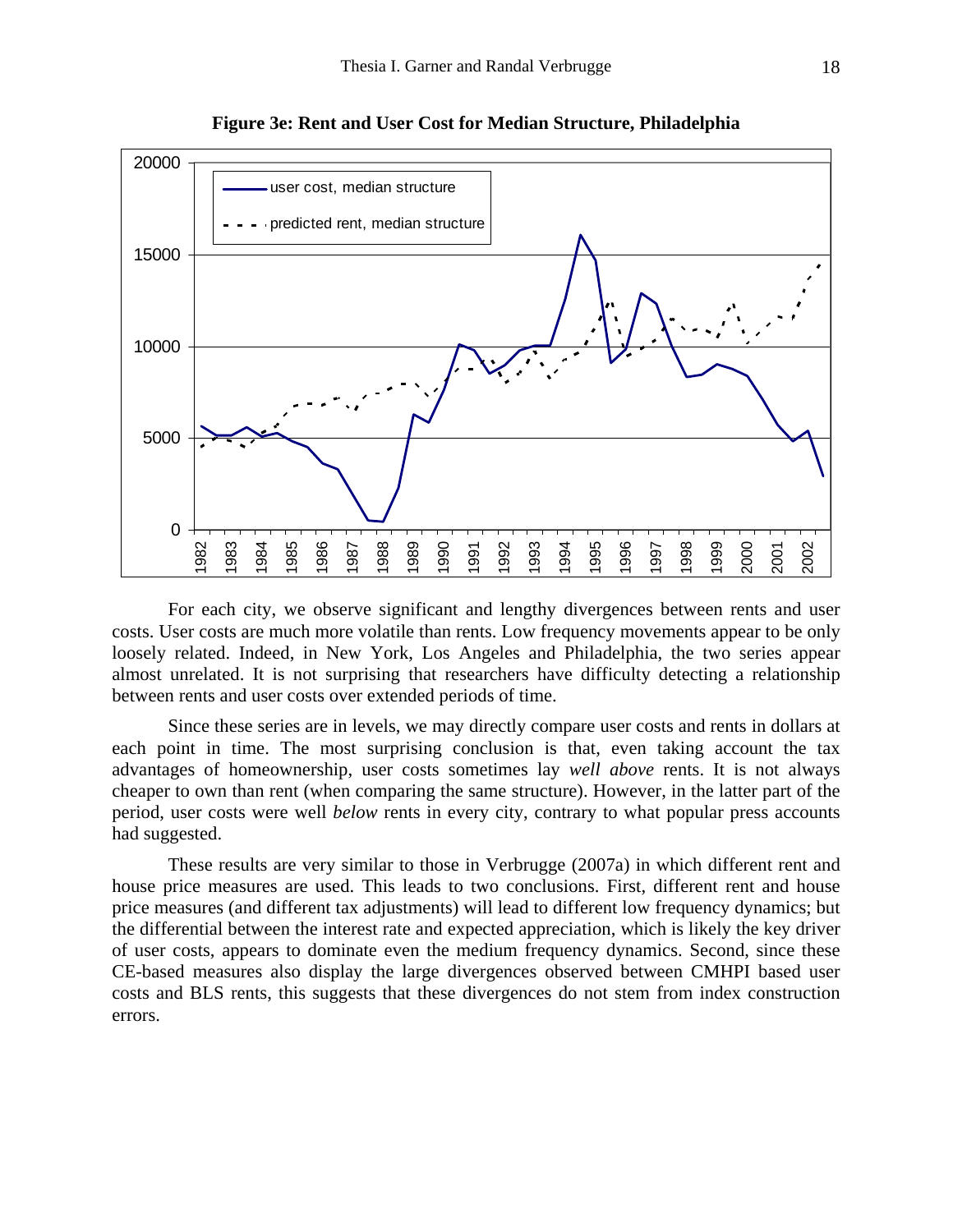#### **6. Conclusions**

 $\overline{a}$ 

Verbrugge (2007a) demonstrated that appropriately smoothed *ex ante* user costs diverge markedly from rents, a puzzle from the perspective of standard Jorgensonian theory. In particular, these measures diverge markedly both in growth rates – user costs are substantially more volatile – and in levels – user costs diverge from rents over extended periods of time. These divergences hold at both aggregate and disaggregate levels. These findings are of substantial importance to statistical agencies, since housing services form a large proportion of the typical household's total consumption, so that the choice of the homeowner inflation measure is crucial for inflation measurement. We offer our conclusions below.

 In this paper, we extend Verbrugge (2007a) by comparing, for five cities, user costs and rents for the same median structure, in levels (i.e., measured in dollars). These measures are constructed using Consumer Expenditure Interview Survey data, combined with house price appreciation forecasts. The overall picture that emerges is similar: our estimated user costs and rents diverge to a surprising degree. Surprisingly, even after taking account of the tax advantages to homeownership, it is sometimes far cheaper to rent. (Still, it is doubtful that it would have been profitable to become a renter temporarily: Verbrugge (2007a) found that the large costs associated with real estate transactions would have prevented risk neutral agents from making profits in expectation by selling one's home, renting for a year, then repurchasing the house.) Arbitrage is evidently rather slow, likely compounded by the search process that plays a key role in real estate transactions. We also found that the dynamics of the estimated price/rent ratio is broadly similar to the dynamics of conventional price/rent ratio measures for housing.

 Do any other factors contribute to the measured divergence? Verbrugge (2007a) used indexes from multiple sources, leaving open the possibility that errors in the construction of these indexes might have been responsible for some or all of the divergence. But our finding of divergence in CE-based measures suggests that the explanation lies elsewhere. It is possible that the expected house price appreciation measure could be improved upon; but evidence in Verbrugge (2007a) suggests that results are not sensitive to details in how this is constructed.<sup>25</sup> Our understanding of user costs is almost certainly deficient; but Verbrugge (2007a) argues that even using current generation user cost approximations (e.g., Díaz and Luengo-Prado 2007, Martin 2004) would not result in an elimination of the puzzling divergence.

We believe that the empirical puzzles found here suggest that there is some industrial organization work to be done regarding rent determination. A challenge for this theory will be the marked non-specificity of detached housing, which forms a sizable proportion of the rental market.

 In the context of this volume, we re-emphasize the point that the findings herein favor rental equivalence, over user cost, as the measure that official statistical agencies use for

<sup>&</sup>lt;sup>25</sup> Imposing the equality of rents and user costs and solving for expected appreciation as a residual results in an implied expected appreciation series which diverges markedly from actual appreciation. The correct expected appreciation measure derives from applying the correct model to the data; in other words, "fundamentalist" forecasts are required. However, we do not fully understand house price dynamics; we don't even know if there was or is a bubble, for example. Martin (2006) provides a structural model of house price dynamics with surprising implications.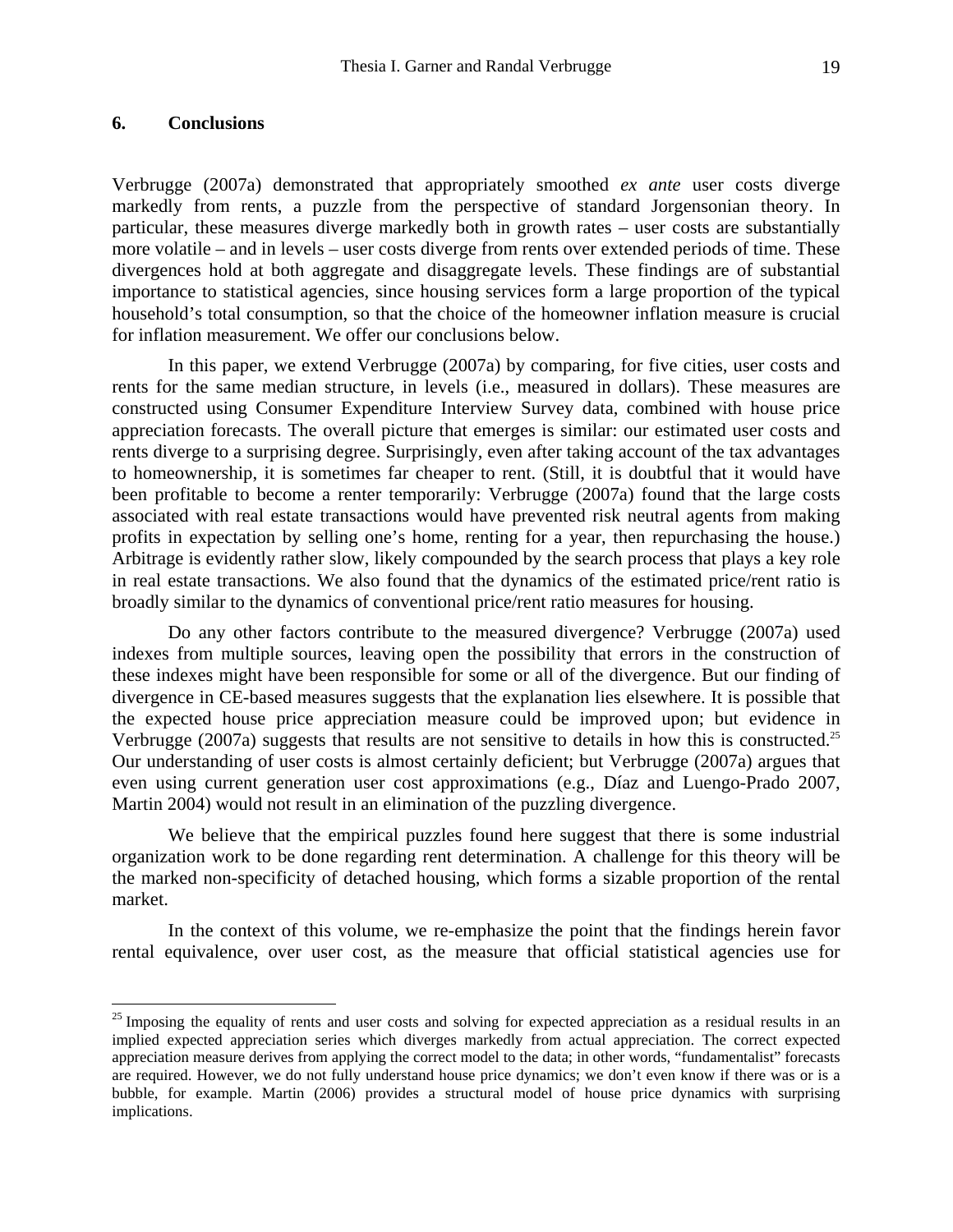estimating homeowner shelter cost inflation. First, extant measures of *ex ante* user costs, even if smoothed to mimic the implicit smoothing in the CPI rent series, would be too volatile to be of practical use. Second, until the divergence between rents and user costs is explained, it is more conservative to continue to use rental equivalence; the alternative is to use a potentially suspect user cost formula and an appreciation forecast which will remain controversial, no matter how it is done, until the economics profession settles on a model of house price dynamics. Finally, while it can no longer be claimed that user costs are an alternative way to measure rents, there remain other theoretical justifications for using rental equivalence, outlined in detail in Poole, Ptacek and Verbrugge (2005). To summarize some of the argument, consumer price indexes seek to track inflation in *current consumption*. But for a homeowner, a house is not only a consumption good; it is also an investment good, so that housing is akin to a bundled commodity. The statistical agency must estimate the price or value of the consumption services, but – since these are considered out-of-scope for most price indexes – must separate out the financial aspects of homeownership. Hypothetical rents are arguably the correct measure of the flow of services consumed by the homeowner. The fact that user costs diverge from rents merely reflects, in this view, out-of-scope financial asset movements. The fact that homeowners might misjudge their own property's market rent level does not rule out the use of rental equivalence; as long as the true measure of homeowner rental equivalence grows at the rate of market rents, the inflation rate in rental equivalence will be correctly measured.

#### **Bibliography**

- Ashley, R. and R. Verbrugge (2003), "To Difference or Not to Difference: a Monte Carlo Investigation of Spurious Regression in Vector Autoregressive Models," Virginia Tech.
- Ashley, R. and R. Verbrugge (2007), "Frequency Dependence in Regression Model Coefficients: An Alternative Approach for Modeling Nonlinear Dynamic Relationships in Time Series," *Econometric Reviews*, forthcoming.
- Baker, D. (2004), "Too Much Bubbly at the Fed? The New York Federal Reserve Board's Analysis of the Run-Up in Home Prices," Center for Economic and Policy Research.
- Baxter, M. (1994), "Real exchange rates and real interest differentials: have we missed the business cycle relationship?" *Journal of Monetary Economics* 33.1, 5-37.
- Blackley, D.M. and J.R. Follain (1996), "In Search of Empirical Evidence that Links Rent and User Cost," *Regional Science and Urban Economics* 26, 409-431.
- Brookings Institution (2003), "CPI Housing: Summary," Summary of Workshop: *Two Topics in Services: CPI Housing and Computer Software*, May 23, 2003, Brookings Institution.
- Bureau of Labor Statistics (1980), "CPI Issues," Bureau of Labor Statistics Report 593, February.
- Calhoun, C, (1996), "OFHEO House Price Indices: HPI Technical Description," manuscript, OFHEO.
- Case, B, H.O. Pollakowski and S.M. Wachter (1997), "Frequency of transaction and house price modeling." *Journal of Real Estate Economics* 14, 173-187.
- Case, K. and R. Shiller (1987), "Prices of Single-Family Homes since 1970: New Indices for Four Cities." *New England Economic Review* (September/October), 45-56.
- Case, K. and R. Shiller (1989), "The efficiency of the market for single-family homes," *American Economic Review* 79, 125-137.
- Case, K., J.M. Quigley and R. Shiller (2003), "Home-Buyers, Housing and the Macroeconomy," in A. Richards and T. Robinson (eds.), *Asset Prices and Monetary Policy*, Reserve Bank of Australia, 149-188.
- Chambers, M., C. Garriga, and D.E. Schlagenhauf (2004), "Accounting for Changes in the Homeownership Rate," Florida State University.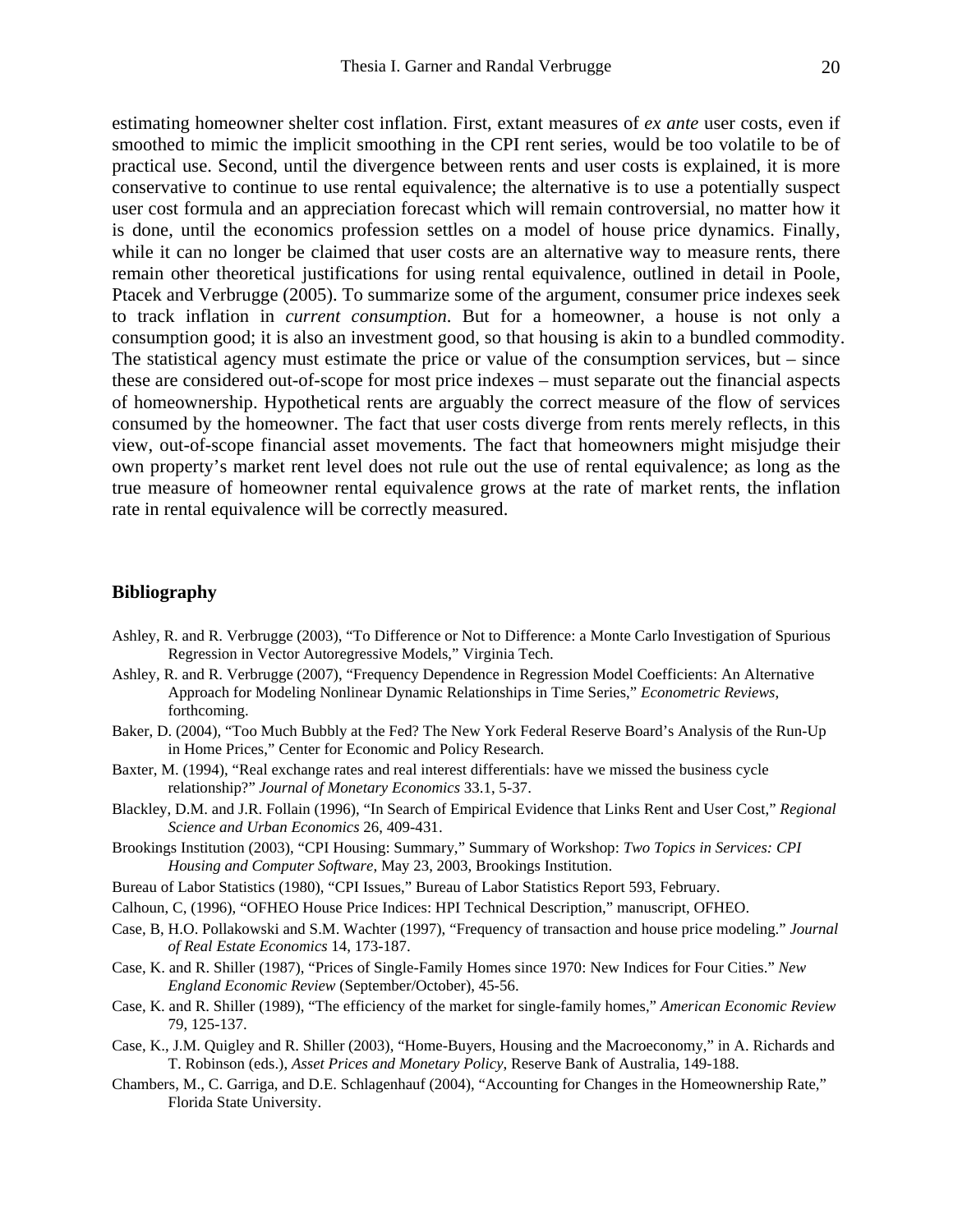- Clemen, R.T. (1989) "Combining Forecasts: A Review and Annotated Bibliography," *International Journal of Forecasting* 5, 559-583.
- Crone, T., L.I. Nakamura and R. Voith (2000), "Measuring Housing Services Inflation," *Journal of Economic and Social Measurement* 26, 153-171.
- Crone, T., L.I. Nakamura and R. Voith (2006) "The CPI for Rents: A Case of Understated Inflation," Working Paper 06-7, January 2006, Federal Reserve Bank of Philadelphia.
- Davis, M. and J. Heathcote (2005), "The price and quantity of residential land in the United States," Georgetown University.
- Díaz, A. and M.J. Luengo-Prado. (2007), "On the User Cost and Home Ownership," manuscript, Northeastern University.
- Diewert, W.E. (2003), "The Treatment of Owner Occupied Housing and Other Durables in a Consumer Price Index," Discussion Paper 03-08, Department of Economics, University of British Columbia, Vancouver, Canada, available at http://www.econ.ubc.ca/discpapers/dp0308.pdf; forthcoming in W.E. Diewert, J. Greenlees and C. Hulten (eds.), *Price Index Concepts and Measurement,* NBER Studies in Income and Wealth, U. of Chicago Press.
- Diewert, W.E. and A.O. Nakamura (2007), "The State of the Art on Accounting for Housing in a CPI," chapter 9 in W.E. Diewert, B.M. Balk, D. Fixler, K.J. Fox and A.O. Nakamura (eds.), *Price and Productivity Measurement, Volume 1: Housing* Trafford Press.
- DiPasquale, D. and W.C. Wheaton (1992), "The Costs of Capital, Tax Reform, and the Future of the Rental Housing Market," *Journal of Urban Economics* 31, 337-359.
- Dougherty, A. and R. Van Order (1982), "Inflation, Housing Costs, and the Consumer Price Index," *American Economic Review* 72 (1), March, 154-164.
- Dreiman, M.H. and A. Pennington-Cross (2004), "Alternative Methods of Increasing the Precision of Weighted Repeat Sales House Price Indices," *Journal of Real Estate Finance and Economics* 28(4), 299-317.
- Follain, J.R., D.R. Leavens, and O.T. Velz (1993), "Identifying the Effects of Tax Reform on Multifamily Rental Housing," *Journal of Urban Economics* 24, 275–98.
- Francois, J. (1989), "Estimating Homeownership Costs: Owners' Estimates of Implicit Rents and the Relative Importance of Rental Equivalence in the Consumer Price Index," *American Real Estate Economics Association Journal* 17, 87-99.
- Fratantoni, M. and S. Schuh (2003), "Monetary Policy, Housing Investment, and Heterogeneous Regional Markets," *Journal of Money, Credit and Banking* 35 (4), 557-590.
- Gallin, J. (2003), "The Long-Run Relationship between House Prices and Income: Evidence from Local Housing Markets," Federal Reserve Board.
- Gallin, J. (2004), "The Long-Run Relationship between House Prices and Rents," Federal Reserve Board.
- Gallin, J., and R. Verbrugge (2007), "Improving the CPI's Age-Bias Adjustment: Leverage, Disaggregation and Model-Averaging," submitted for publication in the Bureau of Labor Statistics (BLS) Working Paper Series.
- Gatzlaff, D.H., and D.R. Haurin (1997), "Sample-selection bias and repeat-sales index estimates." *Journal of Real Estate Economics* 14, 33-50.
- Gillen, K.C. (2005), "Philadelphia House Price Indices: Technical FAQ and Documentation," Wharton School, University of Pennsylvania.
- Gillingham, R. (1980), "Estimating the User Cost of Owner-Occupied Housing," *Monthly Labor Review* 103 (2), 31-35.
- Gillingham, R. (1983), "Measuring the Cost of Shelter for Homeowners: Theoretical and Empirical Considerations." *Review of Economics and Statistics* 65 (2), 254-265.
- Glaeser, E. and Y. Gyourko (2002), "Zoning's Steep Price." *Regulation* 25.3, 24-30.
- Glaeser, E. and J. Shapiro (2003), "The Benefits of the Home Mortgage Interest Deduction," *Tax Policy and the Economy* 17, 37-82.
- Goodman, J. and E. Belsky (1996), "Explaining the Vacancy Rate-Rent Paradox of the 1980s," *Journal of Real Estate Research* 11.3, 309-323.
- Green, R. and S. Malpezzi (2003), *A Primer on U.S. Housing Markets and Housing Policy*, Urban Institute Press.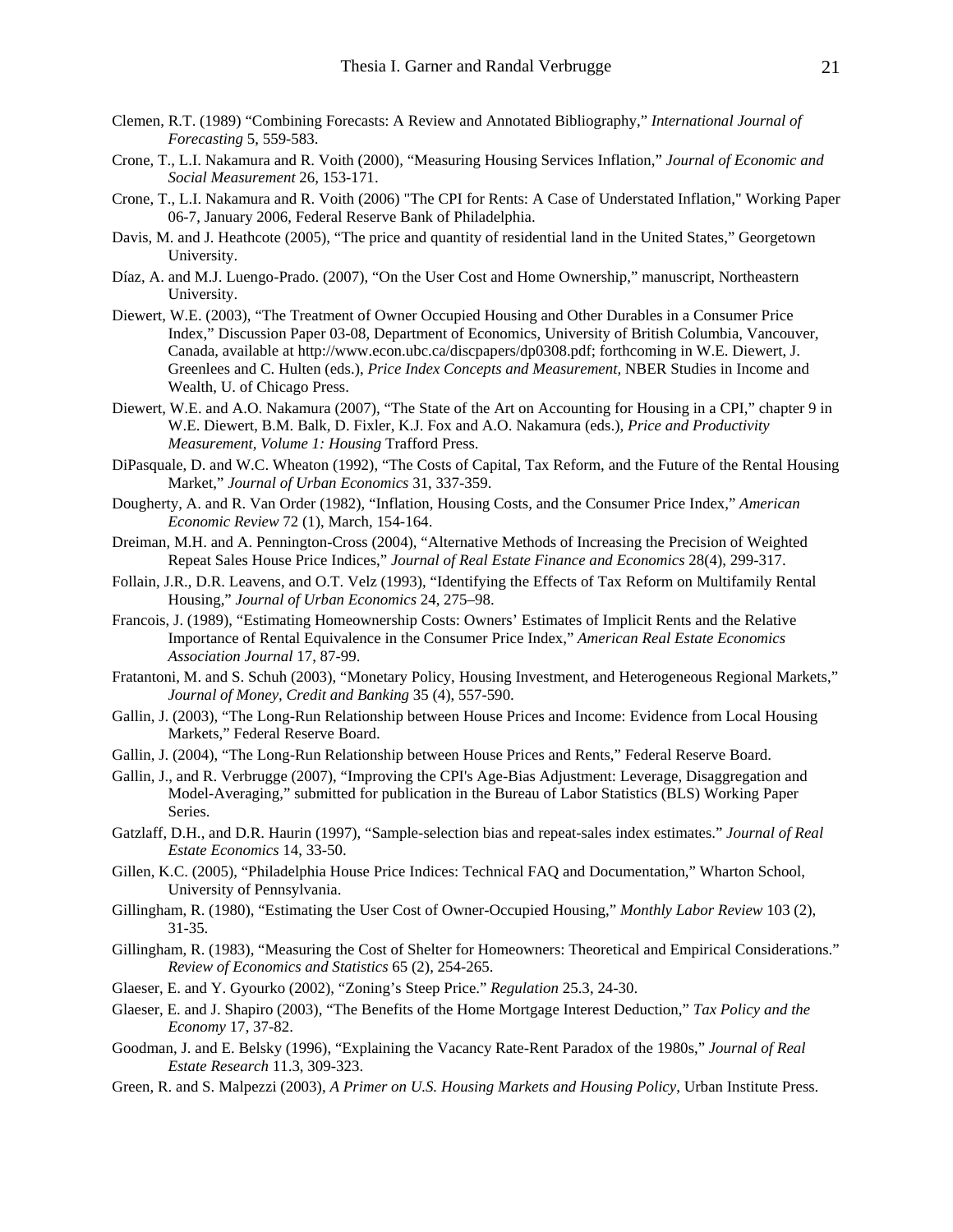- Greenlees, J.S. (1982a), "An Empirical Evaluation of the CPI Home Purchase Index, 1973-1978," *American Real Estate and Urban Economics Journal* 10 (1) Spring, 1-24.
- Greenlees, J.S. (1982b), "Sample Truncation in FHA Data: Implications for Home Purchase Indexes," *Southern Economic Journal* 48 (4), 917-931.
- Guðnason, R. and G. Jónsdóttir (2007), "The House Price Index, Market Prices and Flow of Services Methods," chapter 5 in W.E. Diewert, B.M. Balk, D. Fixler, K.J. Fox and A.O. Nakamura (eds.) *Price and Productivity Measurement, Volume 1: Housing* Trafford Press; an earlier version was presented at the OECD-IMF Workshop on Real Estate Price Indexes held in Paris, November 6-7, 2006. http://www.oecd.org/dataoecd/2/42/37583740.pdf.
- Hall, R.E. and D.W. Jorgenson. (1967), "Tax Policy and Investment Behavior," *American Economic Review* 57 (3) June, 391-414.
- Hatzius, J. (2004), "Housing and the U.S. Consumer: Mortgaging the Economy's Future," *Goldman Sachs Global Economics Paper* 83.
- Haurin, D., P. Hendershott and D. Kim (1991), "Local House Price Indexes: 1982-1991," *Journal of the American Real Estate and Urban Economics Association*, 451-472.
- Himmelberg, C., C. Mayer and T. Sinai (2005), "Assessing High House Prices: Bubbles, Fundamentals, and Misperceptions," *Journal of Economic Perspectives* 19 (4), 67-92.
- Hinich, M.J. (1982), "Testing for Gaussianity and Linearity of a Stationary Time Series," *Journal of Time Series Analysis* 3 (3), 169-176.
- Hinich, M.J. (1996), "Testing for Dependence in the Input to a Linear Time Series Model," *Nonparametric Statistics 6*, 205-221.
- Katz, A.J. (1983), "Valuing the Services of Consumer Durables," *Review of Income and Wealth* 29, 405-427.
- Katz, A.J. (2007), "Estimating Dwelling Services in the Candidate Countries: Theoretical and Practical Considerations in Developing Methodologies Based on a User Cost of Capital Measure," chapter 6 in W.E. Diewert, B.M. Balk, D. Fixler, K.J. Fox and A.O. Nakamura (eds.), *Price and Productivity Measurement, Volume 1: Housing* Trafford Press.
- Krainer, J. (2003), "House Price Bubbles," *Federal Reserve Bank of San Francisco Economic Letter* 2003-6.
- Landefeld, J.S. and S.H. McCulla (2000), "Accounting for Nonmarket Household Production within a National Accounts Framework," *Review of Income and Wealth* 46 (3), 289-307.
- Leamer, E.E. (2002), "Bubble Trouble? Your House has a P/E Ratio Too," UCLA Anderson Forecast.
- Maag, E. (2003), "A Brief History of Marginal Tax Rates," *Urban Institute* (www.urban.org).
- Martin, R. (2004), "Paper on User Costs and Rents," manuscript in progress, Board of Governors of the Federal Reserve System.
- Martin, R. (2006), "The Baby Boom: Predictability in House Prices and Interest Rates," Board of Governors of the Federal Reserve System.
- Max, S. (2004), "For Rent, Cheap," *CNN Money*, February 11.
- McCarthy, J., R.W. Peach, and Alisdair McKay (2004), "Housing Trends in the 1990s: The Effects on Rent Inflation and Its Measurement in the CPI," manuscript, Federal Reserve Bank of New York.
- McCarthy, J. and R.W. Peach (2004), "Are Home Prices the Next "Bubble"? *FRBNY Economic Policy Review*, December.
- Phillips, R. (1988a), "Residential Capitalization Rate: Explaining Inter-Metropolitan Variation, 1974-1979," *Journal of Urban Economics* 23, 278-290.
- Phillips, R. (1988b), "Unraveling the Residential Rent-Value Puzzle: An Empirical Investigation," *Urban Studies* 25 (6), 487-496.
- Poole, R., F. Ptacek, and R. Verbrugge (2005), "Treatment of Owner-Occupied Housing in the CPI," manuscript prepared for FESAC, Bureau of Labor Statistics, submitted for publication in the Bureau of Labor Statistics (BLS) Working Paper Series.
- Ptacek, F. and R.M. Baskin (1996), "Revision of the CPI Housing Sample and Estimators," *Monthly Labor Review* (December), 31-9.
- Ramey, V. and M. Shapiro (2001), "Displaced Capital: A Study of Aerospace Plant Closings." *Journal of Political Economy* 109 (5), 958-992.